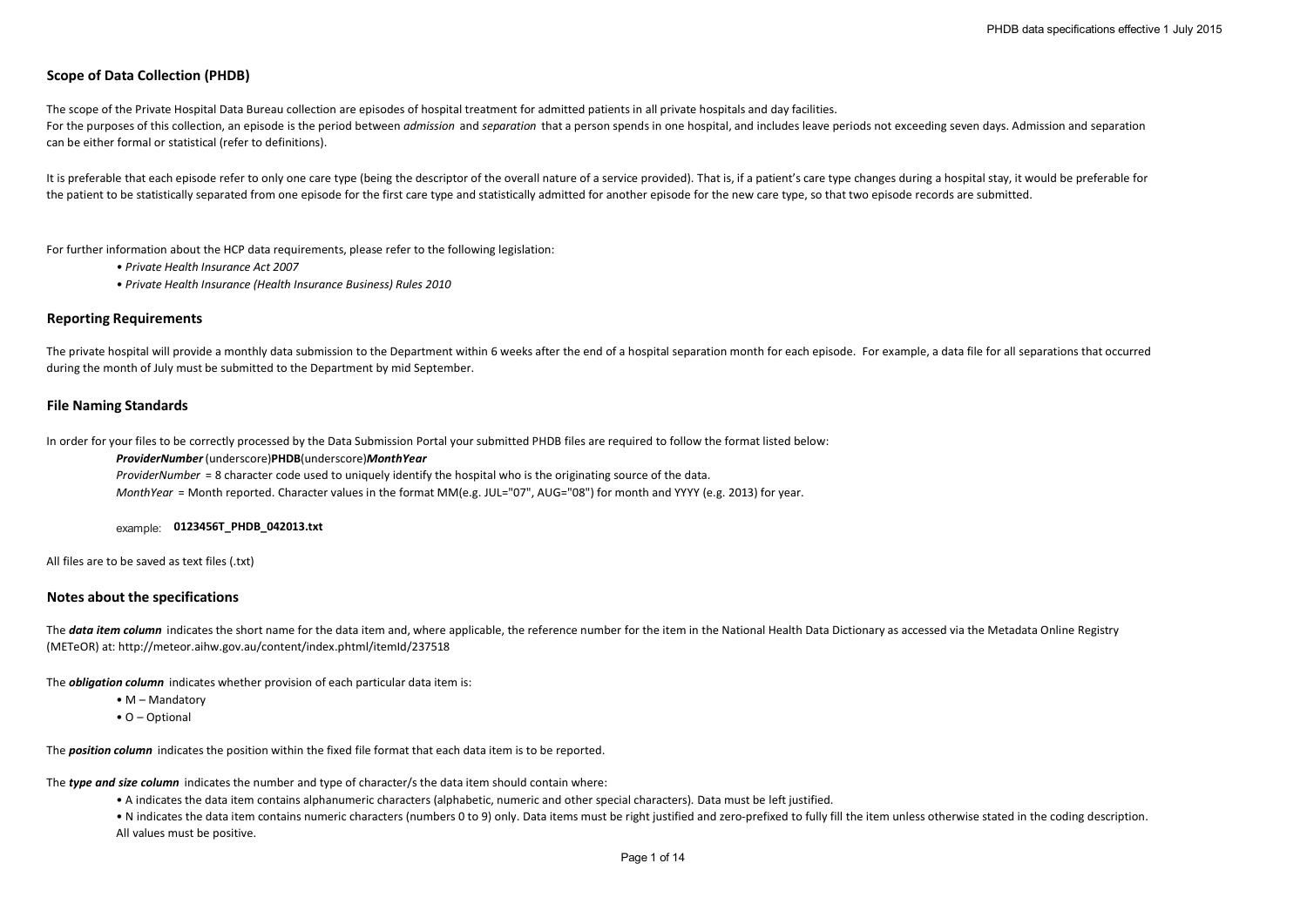The *format column* indicates the format of the characters of the data item:

• DDMMYYYY indicates the data item contains date information where DD represents the day. MM represents the month and YYYY represents the century and year. For example, 5 July 2006 would be entered 05072006

*• hhmm* indicates the data item contains time information based on a 24-hour clock, where hh represents the hour and mm represents the minutes. For example 2.35pm would be entered 1435.

- *blank fill* , in relation to a data item, means that the data item is filled with blank spaces.
- *zero fill,* in relation to a data item, means the data item is filled with zeros.
- *zero prefix* means that leading zeros are to be inserted if necessary to ensure that the number of characters in the entry matches the data item size specified for the item.

*• Charges* – supply in dollars and cents (omit decimal point) with leading zeros to fully fill item. All values must be ≥ 0 (i.e. negative charges not permitted). An entry of 000000000 means that no benefit/charge was recorded. Zeros are valid when this item cannot be separately identified but was reported under another charge item.

The *repetition column* indicates the number of times the data item is repeated within the data file.

The **coding description column** provides the definition for the data item, valid values and any additional information to clarify what data should be reported and how. If a METeOR reference is indicated in the data item column, refer to the National Health Data Dictionary for definition and collection methods.

The *edit rules column* outlines the edit checks the Department will run the data through using the Check-It software. These are split into critical errors where data will be rejected and warnings where data will be identified.

The *error codes column* indicates the error code attributed to each of the edit checks.

# **Definitions/acronyms**

*ACHI* means the Australian Classification of Health Interventions.

*ADA* means the Australian Dental Association.

*CCU* means the coronary care unit of a hospital.

*DRG* means the Australian Refined Diagnosis Related Group.

*episode* means the period of admitted patient care between a formal or statistical **admission** and a formal or statistical **separation**, characterised by only one care type. *formal admission* , in relation to a person, means the administrative process used by a hospital to record the commencement of accommodation, care or treatment of the person. *formal separation* , in relation to a person, means the administrative process used by a hospital to record the cessation of accommodation, care or treatment of the person. **HDU** means the high dependency unit of a hospital.

*Hospital* means a facility for which there is in force a Ministerial declaration that the facility is hospital under subsection 121-5(6) of the *Private Health Insurance Act 2007* . **Hospital treatment** is treatment (including the provision of goods and services) provided to a person with the intention to manage a disease, injury or condition, either at a hospital or with direct involvement of the hospital, by either a person who is authorised by a hospital to provide the treatment or under the management or control of such a person (subsection 121-5, *Private Health Insurance Act 2007* ).

Inclusions to hospital treatment (eg some Chronic Disease Management Programs not involving prevention) are specified in the Private Health Insurance (Health Insurance Business) Rules 2010, Part 3. Exclusions to hospital treatment (eg treatment provided in an emergency department of a hospital) are specified in the Private Health Insurance (Health Insurance Business) Rules 2010, Part 3, Rule 8.

*Hospital-in-the-home* means the provision of care to hospital admitted patients in their place of residence as a substitute for hospital accommodation. Place of residence may be permanent or temporary (METeOR glossary item ID: 327308).

*ICD-10-AM* means 'The International Statistical Classification of Diseases and Related Health Problems, 10th revision, Australian Modification, published by the National Centre for Classification in Health (Australia). *Hospital-in-the-home care days* means the total number of days between HiTH commencement date and HiTH completion date.

*ICU* means the intensive care unit of a hospital. *insurer* means a private health insurer. *MBS* means the Medicare Benefits Schedule, comprising: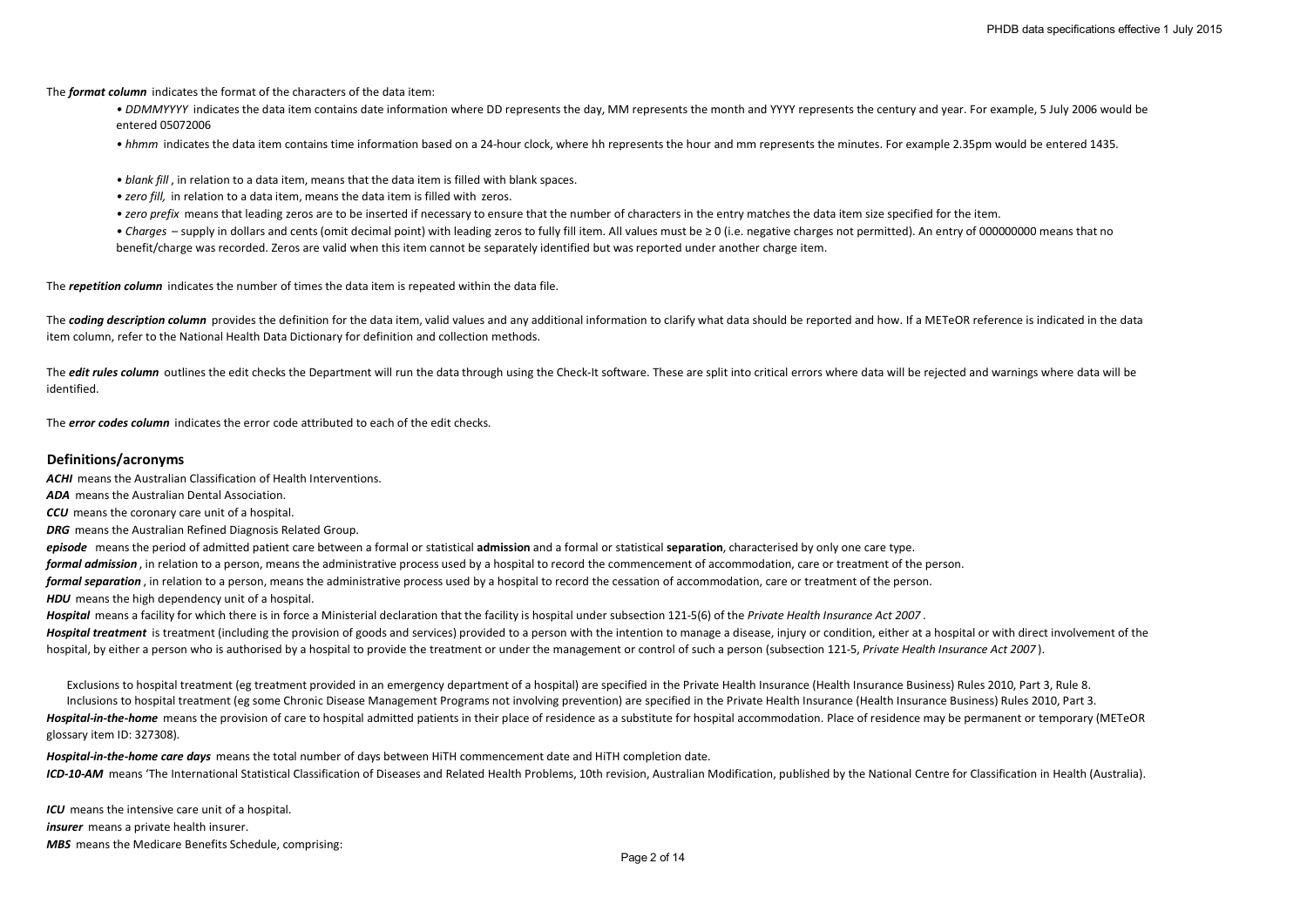(a) the Health Insurance (Diagnostic Imaging Services Table) Regulations 2005; and

(b) the Health Insurance (General Medical Services Table) Regulations 2005; and

(c) the Health Insurance (Pathology Services Table) Regulations 2005;

as in force from time to time, or any Regulations made in substitution for those Regulations.

*METeOR* (metadata online registry) for national data standards.

*Miscellaneous service code* means any miscellaneous hospital-specific or insurer-specific non-MBS billing code.

*NHDD* means the (most current version of the) 'National Health Data Dictionary'.

*NICU* means the neonatal intensive care unit of a hospital.

*overnight-stay patient* means a person who is admitted to and separates from a hospital on different dates.

*PHIAC means* Private Health Insurance Administration Council

*PICU* means the paediatric intensive care unit of a hospital.

procedure means clinical intervention that is surgical in nature, carries a procedural risk, carries an anaesthetic risk, requires specialised training, and/or requires special facilities or equipment only available in an acute care setting

*same day patient* means a person who is admitted to and separates from a hospital on the same date.

**SCN** means the special care nursery of a hospital.

statistical admission, in relation to a person, means the administrative process used by a hospital to record the commencement of a new episode of care that provides the person with a new care type during a single hospital stay.

statistical separation, in relation to a person, means the administrative process used by a hospital to record the cessation of an episode of care of the person during a single hospital stay.

### **Guide for Use**

Accommodation charges/benefits - refer to private, shared or high dependency accommodation for any Accommodation Type (i.e. advanced surgical, surgical, medical, rehabilitation, obstetrics, and psychiatry). All hospital episodes must have a charge/benefit component relating to accommodation, unless it was bundled, or the hospital billed a procedure-only fee. Therefore, cases such as chemotherapy should either have a charge/benefit component in "bundled" or "accommodation" or "theatre". They should not be reported as "other".

*Bundled charges/benefits* - refer to an aggregate of 2 or more charges billed by the hospital/paid by the insurer, such as case payments by DRG or MBS.

*CCU charges, benefits, days and hours* - exclude ICU, SCN, NICU, PICU and HDU in calculations.

*Hospital-in-the-home (HITH)* **–** Episodes which include HITH services should be reported in a manner consistent with claiming practice. For example,

(a) HITH services which are part of an admitted psychiatric program and are claimed as a single same day service must be reported as single same day episode. This includes psychiatric patients that remain in an admitted HITH program over extended periods of time.

(b) If hospital claims are submitted to insurers at the conclusion of the admitted psychiatric HITH program, then one episode must be reported spanning the length of the program.

*ICU charges, benefits, days and hours* - include NICU and PICU; exclude SCN, CCU or HDU in calculations.

*Infant weight neonate* **-** For live births (http://meteor.aihw.gov.au/content/pop/index.phtml/itemId/265594), birth weight (http://meteor.aihw.gov.au/content/pop/index.phtml/itemId/265625) should preferably be measured within the first hour of life before significant postnatal weight loss has occurred. While statistical tabulations include 500 g groupings for birth weight, weights should not be recorded in those groupings. The actual weight should be recorded to the degree of accuracy to which it is measured. In perinatal collections the birth weight is to be provided for live born and stillborn babies.

*Minutes in Theatre* - from the time the patient entered the operating theatre or procedure room until the time the patient left the operating theatre or procedure room. For example, coronary angiography/angioplasty, lithotripsy and ECT must have minutes of operating theatre time reported, even though they are performed in a procedure room rather than a theatre.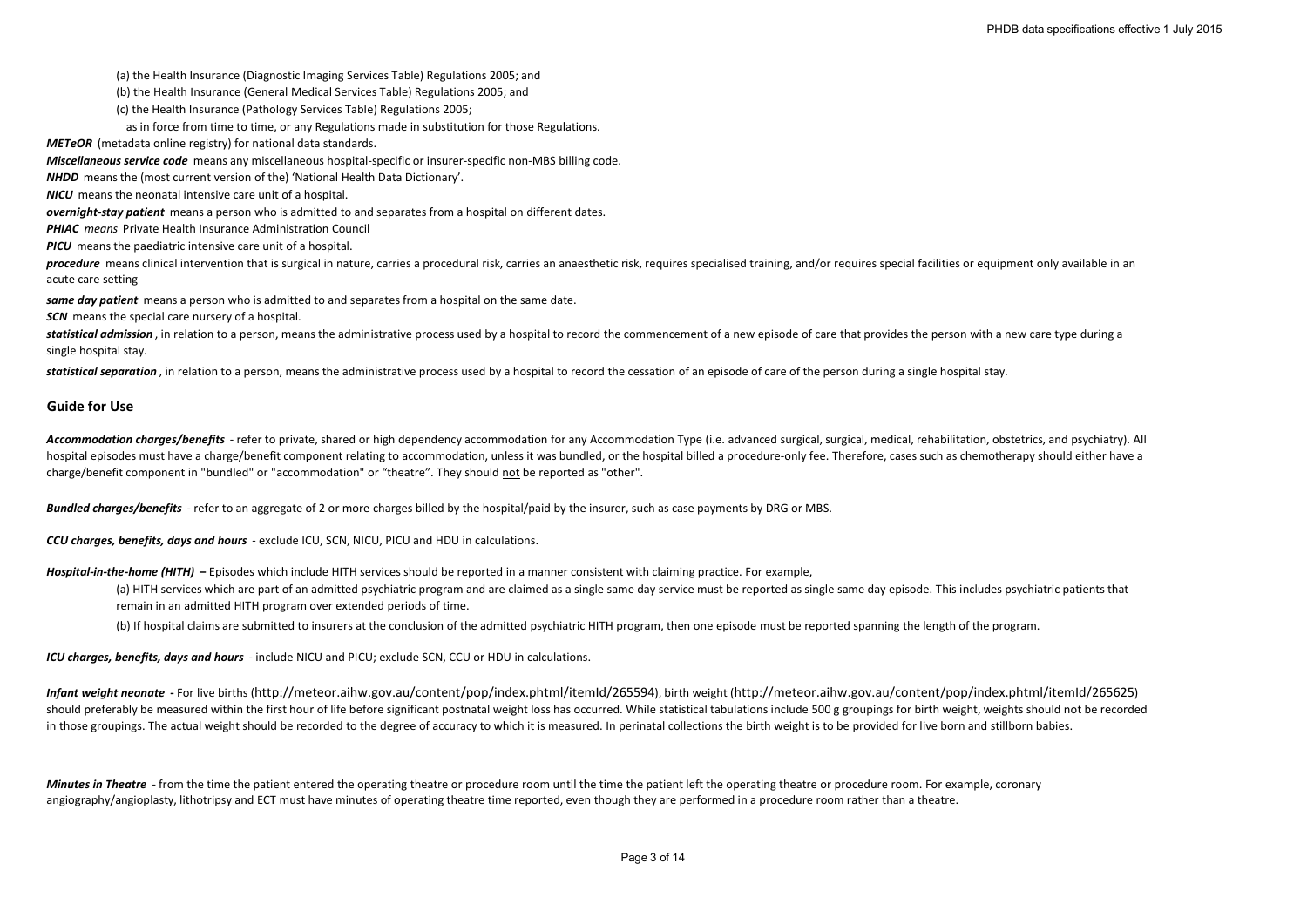Other charges/benefits – refer to services which cannot be categorised as accommodation, theatre, labour, ICU, pharmacy, prosthesis, bundled, SCN, CCU or HITH. It excludes ex-gratia charges, television, phone calls, extra meals, FED, reversals or journal adjustments.

Palliative care status and days - calculations to include care provided in: a palliative care unit; a designated palliative care program; or under the principal clinical management of a palliative care physician or in the opinion of the treating doctor, when the principal clinical intent of care is palliation.

Principal MBS item - select on the basis of: (a) the patient's first visit to a theatre or procedure room/coronary angiography suite; and (b) the MBS with the highest benefit amount. The principal MBS item relates to theatre or procedure room/angiography suite, and not to the medical item billed by the doctor. It may not necessarily correlate to the Principal Procedure Code. For example, renal dialysis, coronary angiography/ angioplasty, same-day chemotherapy, lithotripsy, ECT and sleep studies must have an MBS item number reported, even though they are procedure room rather than theatre. Where possible, any services that do not have a valid MBS item should be reported in the Miscellaneous Service Code item (item 53).

Principal Item Date – The date on which the principal MBS item is carried out. If there is no principal MBS item, then the date that the first Miscellaneous Service Code item was carried out may optionally be entered.

**Qualified days for newborns** - The number of qualified days is calculated with reference to the date of admission, date of separation and any other date(s) of change of qualification status: the date of admission is counted if the patient was qualified at the end of the day; the date of change to qualification status is counted if the patient was qualified at the end of the day; the date of separation is not counted, even if the patient was qualified on that day. The normal rules for calculations of patient days apply. To determine if newborn days are qualified days, see the METeOR definition for Newborn Qualification Status (Metadata glossary item 327254).

*SCN charges, benefits, days and hours* - exclude NICU, ICU, CCU, PICU and HDU in calculations.

Secondary MBS item -- The secondary MBS items relate to theatre, and not to the medical item billed by the doctor. It may not always correlate to the Procedure Codes (ICD-10-AM). Where possible, any services that do not have a valid MBS item should be reported in the Miscellaneous Service Code item (item 53).

*Theatre charges/benefits* – refer to a theatre/procedure room/ angiography suite. This applies to theatre charges, benefits and minutes in theatre

*Re-admission within 28 days* – Planned re-admission refers to planned re-admission within 28 days from this or another hospital. Note: do not include transfers from another hospital as re-admissions.

# **Data Quality**

*Error Codes*

- W (represents a warning where an edit rule has been identified) the record will be accepted and private hospitals notified
- E (represents an error where an edit rule has failed) the record will be rejected and private hospitals notified

# **Further information**

For further information about the PHDB requirements, please see the following websites:

General information about the data collection, health insurer codes, reports and software

www.health.gov.au/casemix

List of Hospital provider numbers

To request a list of hospital provider numbers please email: declarations@health.gov.au

Metadata and health dictionary specifications

http://meteor.aihw.gov.au/content/index.phtml/itemId/181162

Commonwealth Prosthesis list

http://www.health.gov.au/internet/main/publishing.nsf/Content/health-privatehealth-prostheseslist.htm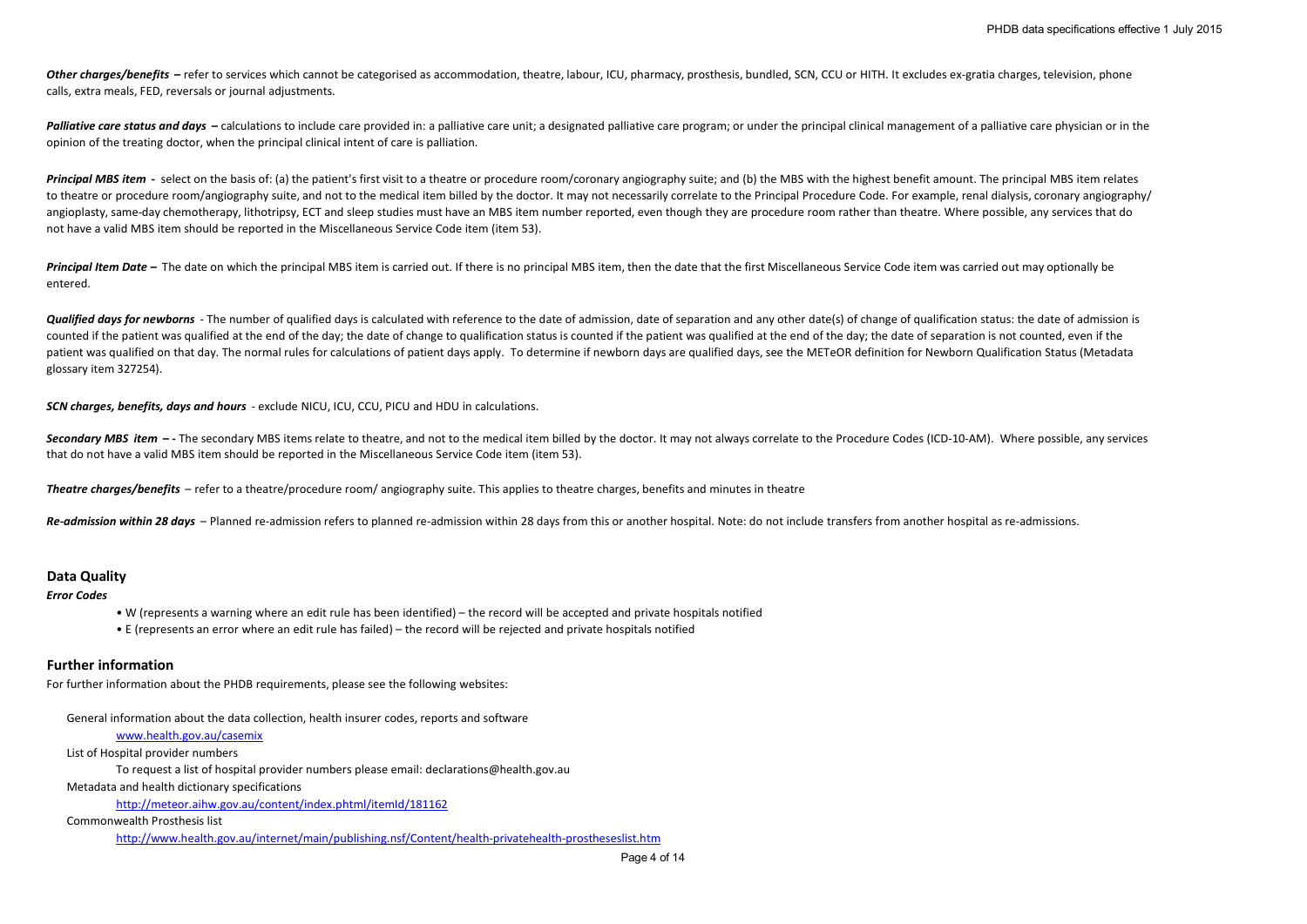| <b>Item No</b> | Data Item                  | Obligation              |                 | Position Type & Size | Format          | <b>Comments</b>                                                                               | <b>Edit Rules</b>                                                                                                                                                       | <b>Error Code/s</b>               |
|----------------|----------------------------|-------------------------|-----------------|----------------------|-----------------|-----------------------------------------------------------------------------------------------|-------------------------------------------------------------------------------------------------------------------------------------------------------------------------|-----------------------------------|
|                | <b>Provider Number</b>     | M                       | $1 - 8$         | A(8)                 | NNNNNNNA        | Provider number (valid 8 character<br>Commonwealth provider number<br>(include leading zeros) | Reject the file if not a valid 8 character<br>Commonwealth provider number                                                                                              | HE <sub>01</sub>                  |
|                | 2 Fund/Group<br>Identifier | M                       | $9 - 11$        | A(3)                 |                 | <b>Blank fill</b>                                                                             |                                                                                                                                                                         |                                   |
|                | 3 Disk Reference<br>number | M                       | $12 - 19$       | A(8)                 |                 | Number identifies the disk ID                                                                 |                                                                                                                                                                         |                                   |
|                | 4 Date Prepared            | $\overline{\mathsf{M}}$ | 20-27           | A(8)                 | <b>DDMMYYYY</b> | The date the PHDB data was<br>prepared by the hospital                                        | Reject the file if not in format<br><b>DDMMYYYY</b>                                                                                                                     | HE <sub>04</sub>                  |
|                | 5 Number of records M      |                         | 28-31           | N(4)                 |                 | The number of episodes on the file                                                            | Reject the file if mismatch on Episode<br>record count<br>Reject the file if not numeric                                                                                | HE <sub>05</sub><br><b>HE05.1</b> |
|                | 6 Test Flag                | M                       | $\overline{32}$ | A(1)                 |                 | T=Test, P=Production                                                                          |                                                                                                                                                                         |                                   |
|                | 7 Resubmitted Disk M       |                         | 33              | A(1)                 |                 | Indicates if the disk is being<br>resubmitted Y/N                                             |                                                                                                                                                                         |                                   |
|                | 8 Period From              | M                       | $34 - 41$       | A(8)                 | <b>DDMMYYYY</b> | Period starting (separation month)                                                            | <b>Reject</b> the file if not in format<br><b>DDMMYYYY</b><br>Reject the file if not within date period<br>applicable for month year specified in<br>physical file name | HE08<br><b>HE08.1</b>             |
|                | 9 Period to                | M                       | 42-49           | A(8)                 | <b>DDMMYYYY</b> | Period ending (separation month)                                                              | <b>Reject</b> the file if not in format<br><b>DDMMYYYY</b>                                                                                                              | HE09                              |
|                | 10 HCP Version             | $\overline{\mathsf{M}}$ | 50-53           | N(4)                 |                 | HCP version 0900                                                                              |                                                                                                                                                                         |                                   |
|                | 11 ICD Version             | $\overline{\mathsf{M}}$ | 54-57           | N(4)                 |                 | ICD Version - 10.9 = 1009                                                                     | Reject if not a valid ICD version                                                                                                                                       | <b>HE11</b>                       |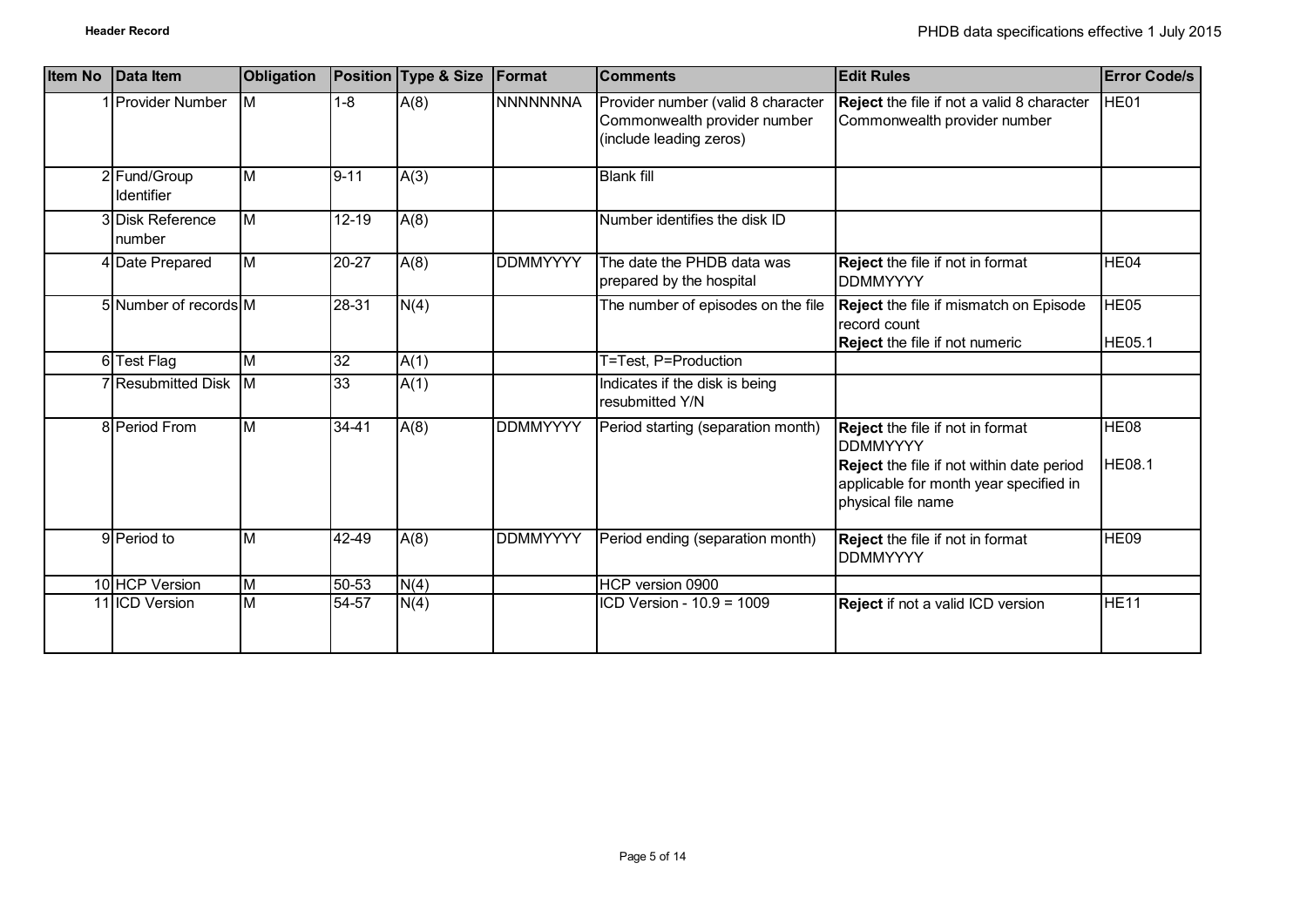|                  | No Data Item                            | <b>METeOR</b><br>identifier | <b>ECLIPSE</b><br>identifier | Obligation | Position Position Type &<br><b>Start</b> | <b>End</b>       | size  | Format                       | <b>Repetition Coding description</b>                                                                                                                                                                                                                                                                                                                                                       | <b>Edit Rules</b>                                                                                                              | Error<br>code/s  |
|------------------|-----------------------------------------|-----------------------------|------------------------------|------------|------------------------------------------|------------------|-------|------------------------------|--------------------------------------------------------------------------------------------------------------------------------------------------------------------------------------------------------------------------------------------------------------------------------------------------------------------------------------------------------------------------------------------|--------------------------------------------------------------------------------------------------------------------------------|------------------|
|                  | Insurer Membership                      |                             |                              |            |                                          | $\overline{15}$  | A(15) | <b>Blank fill</b>            |                                                                                                                                                                                                                                                                                                                                                                                            |                                                                                                                                |                  |
| $\overline{2}$   | dentifier<br>Payer identifier           |                             |                              | м          | 16                                       | 18               | A(3)  |                              | An indicator of the way in which the episode was funded:<br>IH = Insured with agreement with hospital<br>IN = Insured with no agreement with hospital<br>$SI = Self$ Insured<br>WC = Workers Compensation<br>$TP = Third Party$<br>CP = Contracted to Public Sector<br>DV = Department of Veteran's Affairs patient<br>DE = Department of Defence patient<br>$SE = Seaman$<br>$OT = Other$ | Reject record if not a valid code                                                                                              | E002             |
| 3                | Episode Identifier                      |                             |                              | м          | 19                                       | 33               | A(15) |                              | Unique episode identifier of an episode of care.                                                                                                                                                                                                                                                                                                                                           | <b>Reject record if blank</b><br>Reject record if not unique within<br>monthly file                                            | E003<br>E003.1   |
| $\overline{4}$   | Family Name                             | 286953                      |                              | M          | 34                                       | 61               | A(28) | <b>Blank fill</b>            | That part of a name a person usually has in common with some<br>other members of his/her family, as distinguished from his/her given<br>names, as represented by text.                                                                                                                                                                                                                     |                                                                                                                                |                  |
| 5                | Given Name                              | 287035                      |                              | M          | 62                                       | 81               | A(20) | <b>Blank fill</b>            | The person's identifying name within the family group or by which<br>the person is socially identified, as represented by text.                                                                                                                                                                                                                                                            |                                                                                                                                |                  |
| 6                | Date of Birth                           | 287007                      |                              | М          | 82                                       | 89               | A(8)  | <b>DDMMYYYY</b>              | The date of birth of the person.                                                                                                                                                                                                                                                                                                                                                           | Reject record if not in format<br><b>DDMMYYYY</b>                                                                              | E006             |
|                  | Postcode - Australian                   | 287224                      |                              | м          | 90                                       | 93               | N(4)  | Right justify<br>Zero prefix | The numeric descriptor for a postal delivery area, aligned with<br>locality, suburb or place for the address of a person.<br>9999 = unknown postcode<br>$8888 = 0$ verseas                                                                                                                                                                                                                 | Reject record if not (a valid Australian<br>postcode or 9999 or 8888)                                                          | E007             |
| $\overline{8}$   | Sex                                     | 287316                      |                              | м          | 94                                       | 94               | N(1)  |                              | The biological distinction between male and female, as represented<br>by a code.<br>$1 = Male$<br>$2$ = Female<br>3 = Intersex or Indeterminate<br>9 = Not stated / inadequately described                                                                                                                                                                                                 | Reject record if not (1, 2, 3 or 9)                                                                                            | E008             |
| 9                | <b>Admission Date</b>                   | 269967                      |                              | М          | 95                                       | 102              | A(8)  | <b>DDMMYYYY</b>              | Date on which an admitted patient commences an episode of care.                                                                                                                                                                                                                                                                                                                            | Reject record if not in format<br><b>DDMMYYYY</b>                                                                              | E009             |
| 10               | <b>Separation Date</b>                  | 270025                      |                              | м          | 103                                      | 110              | A(8)  | <b>DDMMYYYY</b>              | Date on which an admitted patient completes an episode of care.                                                                                                                                                                                                                                                                                                                            | Reject file if not in format<br>DDMMYYYY, or if not ≥ admission<br>date, or if MM is not same as month<br>input in Fund Header | E010             |
| 11               | <b>Hospital Type</b>                    |                             |                              | м          | 111                                      | 111              | N(1)  |                              | The type of hospital where the episode occurred.<br>$2$ = Private<br>3 = Private Day Facility<br>$9 = Other/unknown$                                                                                                                                                                                                                                                                       | Reject record if not (2, 3 or 9).<br>Identify if hospital type does not<br>match provider hospital table.                      | E011<br>W011     |
| 12 <sup>12</sup> | <b>ICU Days</b>                         |                             |                              | M          | 112                                      | 114              | N(3)  | Right justify<br>Zero prefix | The number of days the patient spent in ICU, NICU or PICU.<br>Zero fill if not applicable.<br>refer to quide for use.                                                                                                                                                                                                                                                                      | Reject record if not numeric.<br>Reject record if not zero for day<br>facilities.                                              | E012.0<br>E012.1 |
| 13               | <b>ICU Hours</b>                        |                             |                              | O          | 115                                      | $\overline{118}$ | N(4)  | Right justify<br>Zero prefix | The number of hours spent by the patient in an ICU, NICU or PICU.<br>refer to guide for use.                                                                                                                                                                                                                                                                                               | f present, reject record if not numeric                                                                                        | E013             |
|                  | 14   Total Psychiatric Care Days 270300 |                             |                              | М          | 119                                      | 123              | N(5)  | Right justify<br>Zero prefix | The sum of the number of days or part days of stay that the person<br>received care as an admitted patient or resident within a designated<br>psychiatric unit, minus the sum of leave days occurring during the<br>stay within the designated unit.<br>Zero fill if not applicable.                                                                                                       | Reject record if not numeric                                                                                                   | E014             |
| 15               | Diagnosis Related Group                 | 391295                      |                              | $\Omega$   | 124                                      | 127              | A(4)  | Left justify                 | A patient classification scheme which provides a means of relating<br>the number and types of patients treated in a hospital to the<br>resources required by the hospital, as represented by a code.                                                                                                                                                                                       | f present, identify record if not a valid W015<br>DRG code for DRG version supplied<br>at item 16.                             |                  |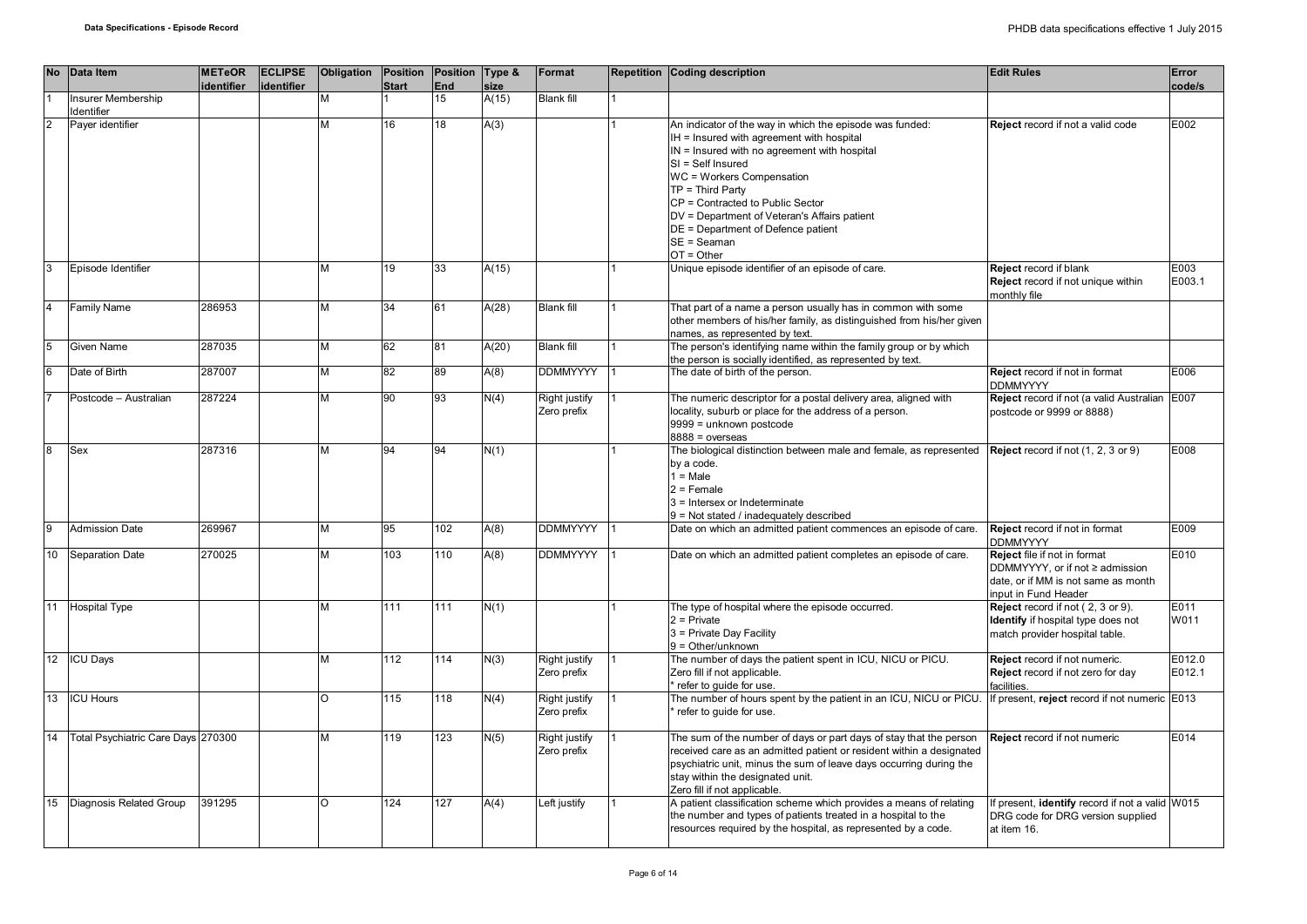|    | No Data Item          | <b>METeOR</b><br>identifier | <b>ECLIPSE</b><br>identifier | Obligation | Position<br><b>Start</b> | Position Type &<br>End | size | Format           | Repetition Coding description                                                                                        | <b>Edit Rules</b>                                      | Error<br>code/s |
|----|-----------------------|-----------------------------|------------------------------|------------|--------------------------|------------------------|------|------------------|----------------------------------------------------------------------------------------------------------------------|--------------------------------------------------------|-----------------|
| 16 | <b>DRG Version</b>    |                             |                              |            | 128                      | $\overline{129}$       | A(2) | Left justify     | The version of the DRG classification:                                                                               | If present, identify record if not a valid W016.0      |                 |
|    |                       |                             |                              |            |                          |                        |      |                  |                                                                                                                      |                                                        |                 |
|    |                       |                             |                              |            |                          |                        |      |                  | $41$ = version 4.1<br>$42$ = version 4.2                                                                             | version.                                               |                 |
|    |                       |                             |                              |            |                          |                        |      |                  | $50$ = version $5.0$<br>$51$ = version $5.1$                                                                         | Identify record if blank and DRG code W016.1           |                 |
|    |                       |                             |                              |            |                          |                        |      |                  | $52$ = version $5.2$<br>$60$ = version $6.0$                                                                         | provided at item 15.                                   |                 |
|    |                       |                             |                              |            |                          |                        |      |                  | $6x =$ version $6.x$<br>$70$ = version $7.0$                                                                         |                                                        |                 |
|    |                       |                             |                              |            |                          |                        |      |                  | $80$ = version $8.0$<br>$na = version n.a$                                                                           |                                                        |                 |
|    |                       |                             |                              |            |                          |                        |      |                  |                                                                                                                      |                                                        |                 |
| 17 | <b>Admission Time</b> | 269972                      |                              | M          | 130                      | 133                    | N(4) | hhmm $(24)$      | Must be supplied if DRG code provided at item 15.<br>Time at which an admitted patient commences an episode of care. | Reject record if blank and same-day                    | E017            |
|    |                       |                             |                              |            |                          |                        |      | hour clock)      | Blank fill if not applicable.                                                                                        | status is 1.                                           |                 |
|    |                       |                             |                              |            |                          |                        |      |                  | Mandatory - Same-day patients only.                                                                                  | If present, Reject record if not a valid               | E017.1          |
|    |                       |                             |                              |            |                          |                        |      |                  |                                                                                                                      |                                                        |                 |
|    |                       |                             |                              |            |                          |                        |      |                  |                                                                                                                      | time value in format HHMM (HH is in                    |                 |
|    |                       |                             |                              |            |                          |                        |      |                  |                                                                                                                      | the range 00-23 and MM is in the                       |                 |
|    |                       |                             |                              | M          |                          |                        |      |                  |                                                                                                                      | range 00-59)                                           | E018            |
| 18 | Urgency of Admission  | 269986                      |                              |            | 134                      | 134                    | N(1) |                  | Whether the admission has an urgency status assigned and, if so,                                                     | Reject record if not (1, 2, 3 or 9)                    |                 |
|    |                       |                             |                              |            |                          |                        |      |                  | whether admission occurred on an emergency basis, as represented                                                     |                                                        |                 |
|    |                       |                             |                              |            |                          |                        |      |                  | by a code.                                                                                                           |                                                        |                 |
|    |                       |                             |                              |            |                          |                        |      |                  | 1 = Urgency status assigned - Emergency                                                                              |                                                        |                 |
|    |                       |                             |                              |            |                          |                        |      |                  | 2 = Urgency status assigned - Elective                                                                               |                                                        |                 |
|    |                       |                             |                              |            |                          |                        |      |                  | 3 = Urgency status not assigned                                                                                      |                                                        |                 |
|    |                       |                             |                              |            |                          |                        |      |                  | $9 = Not known / not reported$                                                                                       |                                                        |                 |
| 19 | Provider Number of    |                             |                              | м          | 135                      | 142                    | A(8) | <b>NNNNNNNA</b>  | The Commonwealth-issued hospital provider number for the hospital Reject record if Source of Referral                |                                                        | E019            |
|    | Hospital from which   |                             |                              |            |                          |                        |      | (uppercase)      | from which a patient has been transferred (Provider number required (item 21) is 1 and not (a valid 8                |                                                        |                 |
|    | transferred           |                             |                              |            |                          |                        |      |                  | only when PHDB item number 21 is reported as: 1- Admitted patient character Commonwealth provider                    |                                                        |                 |
|    |                       |                             |                              |            |                          |                        |      |                  | transferred from another hospital)                                                                                   | number or OVERSEAS.                                    |                 |
|    |                       |                             |                              |            |                          |                        |      |                  | Blank fill if no hospital transfer.                                                                                  | <b>Reject</b> record if Source of Referral             | E019.1          |
|    |                       |                             |                              |            |                          |                        |      |                  |                                                                                                                      | (item 21) is not 1 and item 19 is not                  |                 |
|    |                       |                             |                              |            |                          |                        |      |                  |                                                                                                                      | blank.                                                 |                 |
| 20 | <b>Care Type</b>      | 270174                      |                              | м          | 143                      | 145                    | N(3) | Left justify two | The overall nature of a clinical service provided to an admitted                                                     | Reject record if not (10, 20, 21, 22,                  | E020            |
|    |                       |                             |                              |            |                          |                        |      | digit codes      | patient during an episode of care (admitted care), or the type of                                                    | 23, 30, 31, 32, 33, 40, 50, 60, 70, 80,                |                 |
|    |                       |                             |                              |            |                          |                        |      | and follow with  | service provided by the hospital for boarders or posthumous organ                                                    | 90 or 100)                                             |                 |
|    |                       |                             |                              |            |                          |                        |      | a blank space    | procurement (other care), as represented by a code.                                                                  |                                                        |                 |
|    |                       |                             |                              |            |                          |                        |      |                  | 10 = Acute Care                                                                                                      |                                                        |                 |
|    |                       |                             |                              |            |                          |                        |      |                  | 20 = Rehabilitation Care                                                                                             |                                                        |                 |
|    |                       |                             |                              |            |                          |                        |      |                  | 21 = Rehabilitation Care delivered in a designated unit                                                              |                                                        |                 |
|    |                       |                             |                              |            |                          |                        |      |                  |                                                                                                                      |                                                        |                 |
|    |                       |                             |                              |            |                          |                        |      |                  | 22 = Rehabilitation Care according to a designated program                                                           |                                                        |                 |
|    |                       |                             |                              |            |                          |                        |      |                  | 23 = Rehabilitation Care is the principal clinical intent                                                            |                                                        |                 |
|    |                       |                             |                              |            |                          |                        |      |                  | 30 = Palliative Care                                                                                                 |                                                        |                 |
|    |                       |                             |                              |            |                          |                        |      |                  | 31 = Palliative Care delivered in a designated unit                                                                  |                                                        |                 |
|    |                       |                             |                              |            |                          |                        |      |                  | 32 = Palliative Care according to a designated program                                                               |                                                        |                 |
|    |                       |                             |                              |            |                          |                        |      |                  | 33 = Palliative Care is the principal clinical intent                                                                |                                                        |                 |
|    |                       |                             |                              |            |                          |                        |      |                  | 40 = Geriatric evaluation and management                                                                             |                                                        |                 |
|    |                       |                             |                              |            |                          |                        |      |                  | 50 = Psychogeriatric Care                                                                                            |                                                        |                 |
|    |                       |                             |                              |            |                          |                        |      |                  | 60 = Maintenance Care                                                                                                |                                                        |                 |
|    |                       |                             |                              |            |                          |                        |      |                  | 70 = Newborn Care                                                                                                    |                                                        |                 |
|    |                       |                             |                              |            |                          |                        |      |                  | 80 = Other admitted patient care                                                                                     |                                                        |                 |
|    |                       |                             |                              |            |                          |                        |      |                  | 90 = Organ procurement - posthumous                                                                                  |                                                        |                 |
|    |                       |                             |                              |            |                          |                        |      |                  | 100 = Hospital boarder                                                                                               |                                                        |                 |
| 21 | Source of Referral    |                             |                              | м          | 146                      | 146                    | N(1) |                  | The facility from which the patient was referred.                                                                    | <b>Reject</b> record if not (0, 1, 2, 4, 5, 6, 7, E021 |                 |
|    |                       |                             |                              |            |                          |                        |      |                  | $0 = Born$ in hospital                                                                                               | 8 or 9)                                                |                 |
|    |                       |                             |                              |            |                          |                        |      |                  | 1 = Admitted patient transferred from another hospital                                                               |                                                        |                 |
|    |                       |                             |                              |            |                          |                        |      |                  | 2 = Statistical admission - care type change                                                                         |                                                        |                 |
|    |                       |                             |                              |            |                          |                        |      |                  | 4 = From Accident/Emergency                                                                                          |                                                        |                 |
|    |                       |                             |                              |            |                          |                        |      |                  | 5 = From Community Health service                                                                                    |                                                        |                 |
|    |                       |                             |                              |            |                          |                        |      |                  |                                                                                                                      |                                                        |                 |
|    |                       |                             |                              |            |                          |                        |      |                  | 6 = From Outpatients department                                                                                      |                                                        |                 |
|    |                       |                             |                              |            |                          |                        |      |                  | 7 = From Nursing Home                                                                                                |                                                        |                 |
|    |                       |                             |                              |            |                          |                        |      |                  | 8 = By outside Medical Practitioner                                                                                  |                                                        |                 |
|    |                       |                             |                              |            |                          |                        |      |                  | $9 = Other$                                                                                                          |                                                        |                 |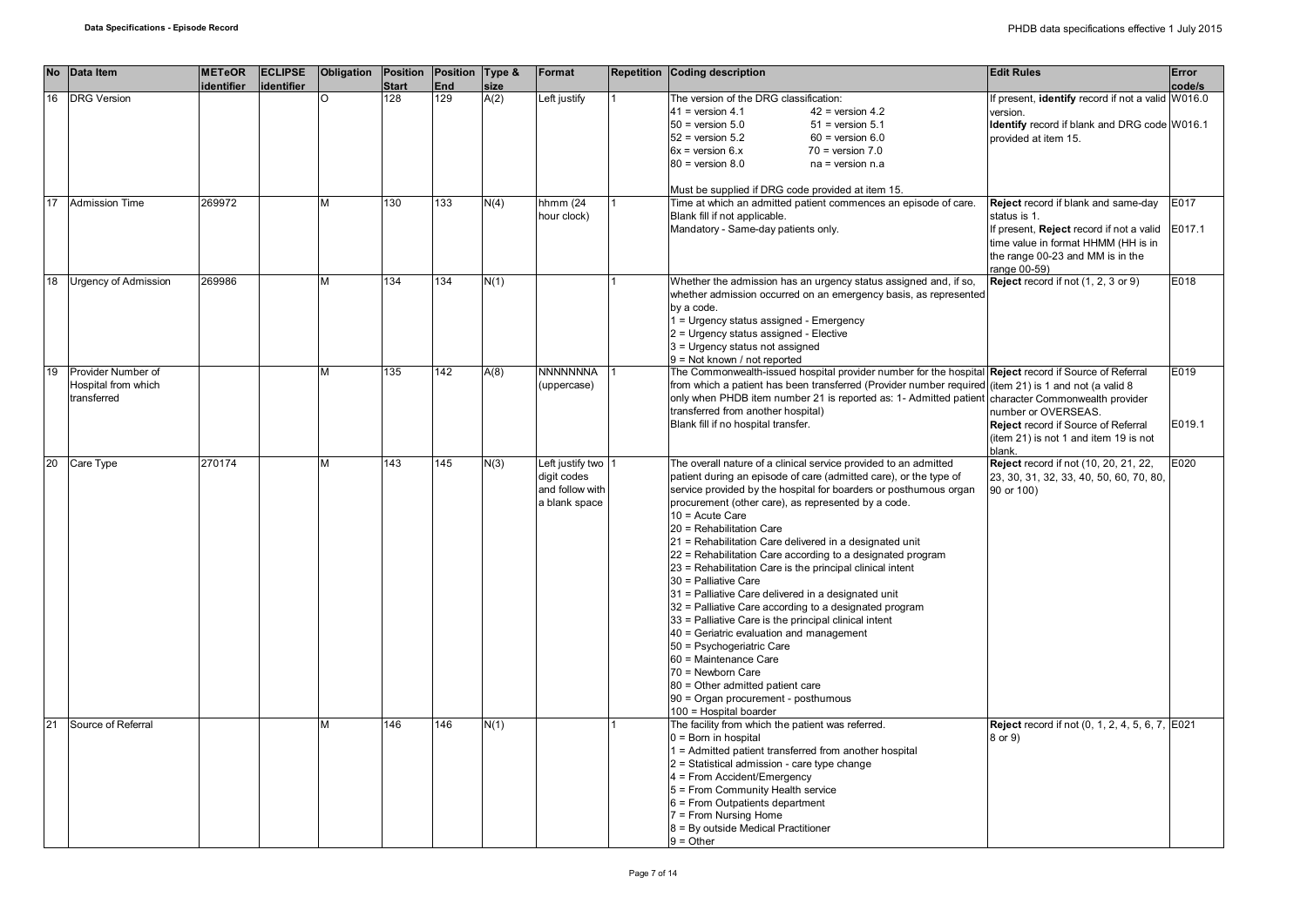| <b>No</b> | Data Item                         | <b>METeOR</b> | <b>ECLIPSE</b> | Obligation Position |              | Position Type &  |      | Format               | Repetition Coding description                                                                                                           | <b>Edit Rules</b>                            | Error  |
|-----------|-----------------------------------|---------------|----------------|---------------------|--------------|------------------|------|----------------------|-----------------------------------------------------------------------------------------------------------------------------------------|----------------------------------------------|--------|
|           |                                   | identifier    | identifier     |                     | <b>Start</b> | End              | size |                      |                                                                                                                                         |                                              | code/s |
| 22        | Discharge Intention on            |               |                |                     | 147          | 147              | N(1) |                      | The intended mode of separation at time of admission:                                                                                   | If present, reject record if not (1, 2, 3,   | E022   |
|           | Admission                         |               |                |                     |              |                  |      |                      | $1 = Discharge$ to an(other) acute hospital                                                                                             | 4, 5, 8 or 9)                                |        |
|           |                                   |               |                |                     |              |                  |      |                      | 2 = Discharge to a nursing home                                                                                                         |                                              |        |
|           |                                   |               |                |                     |              |                  |      |                      | 3 = Discharge to a psychiatric hospital                                                                                                 |                                              |        |
|           |                                   |               |                |                     |              |                  |      |                      | 4 = Discharge to palliative care unit/hospice                                                                                           |                                              |        |
|           |                                   |               |                |                     |              |                  |      |                      | 5 = Discharge to other health care accommodation                                                                                        |                                              |        |
|           |                                   |               |                |                     |              |                  |      |                      | $8 = To pass away$                                                                                                                      |                                              |        |
|           |                                   |               |                |                     |              |                  |      |                      | $9$ = Discharge to usual residence                                                                                                      |                                              |        |
| 23        | Inter-hospital contracted         | 270409        |                | м                   | 148          | 148              | N(1) |                      | An episode of care for an admitted patient whose treatment and/or                                                                       | <b>Reject</b> record if not (1, 2, 3 or 9)   | E023   |
|           | patient                           |               |                |                     |              |                  |      |                      | care is provided under an arrangement between a hospital                                                                                |                                              |        |
|           |                                   |               |                |                     |              |                  |      |                      | purchaser of hospital care (contracting hospital) and a provider of an                                                                  |                                              |        |
|           |                                   |               |                |                     |              |                  |      |                      | admitted service (contracted hospital), and for which the activity is                                                                   |                                              |        |
|           |                                   |               |                |                     |              |                  |      |                      | recorded by both hospitals, as represented by a code.                                                                                   |                                              |        |
|           |                                   |               |                |                     |              |                  |      |                      | 1 = Inter-Hospital contracted patient from public sector                                                                                |                                              |        |
|           |                                   |               |                |                     |              |                  |      |                      | 2 = Inter-Hospital contracted patient from private sector                                                                               |                                              |        |
|           |                                   |               |                |                     |              |                  |      |                      | $3 = Not contracted$                                                                                                                    |                                              |        |
|           |                                   |               |                |                     |              |                  |      |                      | $9 = Not Reported$                                                                                                                      |                                              |        |
|           |                                   |               |                |                     |              |                  |      |                      |                                                                                                                                         |                                              |        |
| 24        | Mental Health Legal Status 270351 |               |                | м                   | 149          | $\overline{149}$ | N(1) |                      | Whether a person is treated on an involuntary basis under the                                                                           | Reject record if not (1, 2, 3 or 8)          | E024   |
|           |                                   |               |                |                     |              |                  |      |                      | relevant state or territory mental health legislation, at any time during                                                               |                                              |        |
|           |                                   |               |                |                     |              |                  |      |                      | an episode of admitted patient care, an episode of residential care or                                                                  |                                              |        |
|           |                                   |               |                |                     |              |                  |      |                      | treatment of a patient/client by a community based service during a                                                                     |                                              |        |
|           |                                   |               |                |                     |              |                  |      |                      | reporting period, as represented by a code.                                                                                             |                                              |        |
|           |                                   |               |                |                     |              |                  |      |                      | $1 =$ Involuntary patient                                                                                                               |                                              |        |
|           |                                   |               |                |                     |              |                  |      |                      | $2 =$ Voluntary patient                                                                                                                 |                                              |        |
|           |                                   |               |                |                     |              |                  |      |                      | 3 = Not permitted to be reported under the laws of a State or                                                                           |                                              |        |
|           |                                   |               |                |                     |              |                  |      |                      | Territory                                                                                                                               |                                              |        |
|           |                                   |               |                |                     |              |                  |      |                      | $8 = Not applicable$                                                                                                                    |                                              |        |
|           |                                   |               |                |                     |              |                  |      |                      |                                                                                                                                         |                                              |        |
| 25        | Palliative Care Status            |               |                | м                   | 150          | 150              | N(1) |                      | An indicator of whether the episode involved palliative care.                                                                           | Reject record if not (0, 1 or 2).            | E025   |
|           |                                   |               |                |                     |              |                  |      |                      | 1 = Patient required palliative care during episode                                                                                     |                                              |        |
|           |                                   |               |                |                     |              |                  |      |                      | 2 = No palliative care required during episode                                                                                          |                                              |        |
|           |                                   |               |                |                     |              |                  |      |                      | This item is required because some States do not statistically                                                                          |                                              |        |
|           |                                   |               |                |                     |              |                  |      |                      | discharge to palliative care                                                                                                            |                                              |        |
|           |                                   |               |                |                     |              |                  |      |                      | Zero fill if not applicable.                                                                                                            |                                              |        |
| 26        |                                   |               |                | М                   | 151          | 151              |      |                      | *refer to guide for use                                                                                                                 |                                              | E026   |
|           | Re-admission within 28<br>Days    |               |                |                     |              |                  | N(1) |                      | An indicator of the re-admission of a patient to hospital within 28<br>days of previous discharge for treatment of a similar or related | Reject record if not (1, 2, 3 or 8)          |        |
|           |                                   |               |                |                     |              |                  |      |                      |                                                                                                                                         |                                              |        |
|           |                                   |               |                |                     |              |                  |      |                      | condition.                                                                                                                              |                                              |        |
|           |                                   |               |                |                     |              |                  |      |                      | 1 = Unplanned re-admission and patient previously treated at this                                                                       |                                              |        |
|           |                                   |               |                |                     |              |                  |      |                      | hospital                                                                                                                                |                                              |        |
|           |                                   |               |                |                     |              |                  |      |                      | 2 = Unplanned re-admission and patient previously treated at<br>another hospital                                                        |                                              |        |
|           |                                   |               |                |                     |              |                  |      |                      |                                                                                                                                         |                                              |        |
|           |                                   |               |                |                     |              |                  |      |                      | 3 = Planned re-admission from this or another hospital                                                                                  |                                              |        |
|           |                                   |               |                |                     |              |                  |      |                      | 8 = Not applicable/not known                                                                                                            |                                              |        |
|           |                                   |               |                |                     |              |                  |      |                      | Note: do not include transfers from another hospital as re-<br>admissions                                                               |                                              |        |
| 27        | Unplanned Theatre Visit           |               |                | м                   | 152          | 152              | N(1) |                      | An indicator of whether the patient required a theatre visit which was Reject record if not (1 or 2)                                    |                                              | E027   |
|           | during Episode                    |               |                |                     |              |                  |      |                      | not anticipated or planned at the time of admission:                                                                                    |                                              |        |
|           |                                   |               |                |                     |              |                  |      |                      | 1 = Unplanned theatre visit                                                                                                             |                                              |        |
|           |                                   |               |                |                     |              |                  |      |                      | $2$ = No unplanned theatre visit                                                                                                        |                                              |        |
| 28        | Infant weight, neonate,           | 269938        |                | м                   | 153          | 156              | N(4) | <b>Right justify</b> | The first weight, in grams, of the live-born or stillborn baby obtained                                                                 | Reject record if not numeric.                | E028   |
|           | stillborn                         |               |                |                     |              |                  |      | Zero prefix          | after birth, or the weight of the neonate or infant on the date                                                                         | Identify record if weight >9000g LOS         | W028.0 |
|           |                                   |               |                |                     |              |                  |      |                      | admitted if this is different from the date of birth.                                                                                   | $= 365.$                                     |        |
|           |                                   |               |                |                     |              |                  |      |                      | Weight on the date the infant is admitted should be recorded if the                                                                     |                                              | W028.1 |
|           |                                   |               |                |                     |              |                  |      |                      | weight is less than or equal to 9000g and age is less than 365 days.                                                                    | <b>Identify</b> record if weight > 0 and LOS |        |
|           |                                   |               |                |                     |              |                  |      |                      |                                                                                                                                         | >365 davs                                    |        |
|           |                                   |               |                |                     |              |                  |      |                      | An entry of 0000 means the patient's age >= 365 days or weight<br>was > 9000 grams.                                                     |                                              |        |
|           |                                   |               |                |                     |              |                  |      |                      |                                                                                                                                         | where, LOS = Admision Date (item 9)          |        |
|           |                                   |               |                |                     |              |                  |      |                      | * refer to guide for use.                                                                                                               | Date of Birth (item 6)                       |        |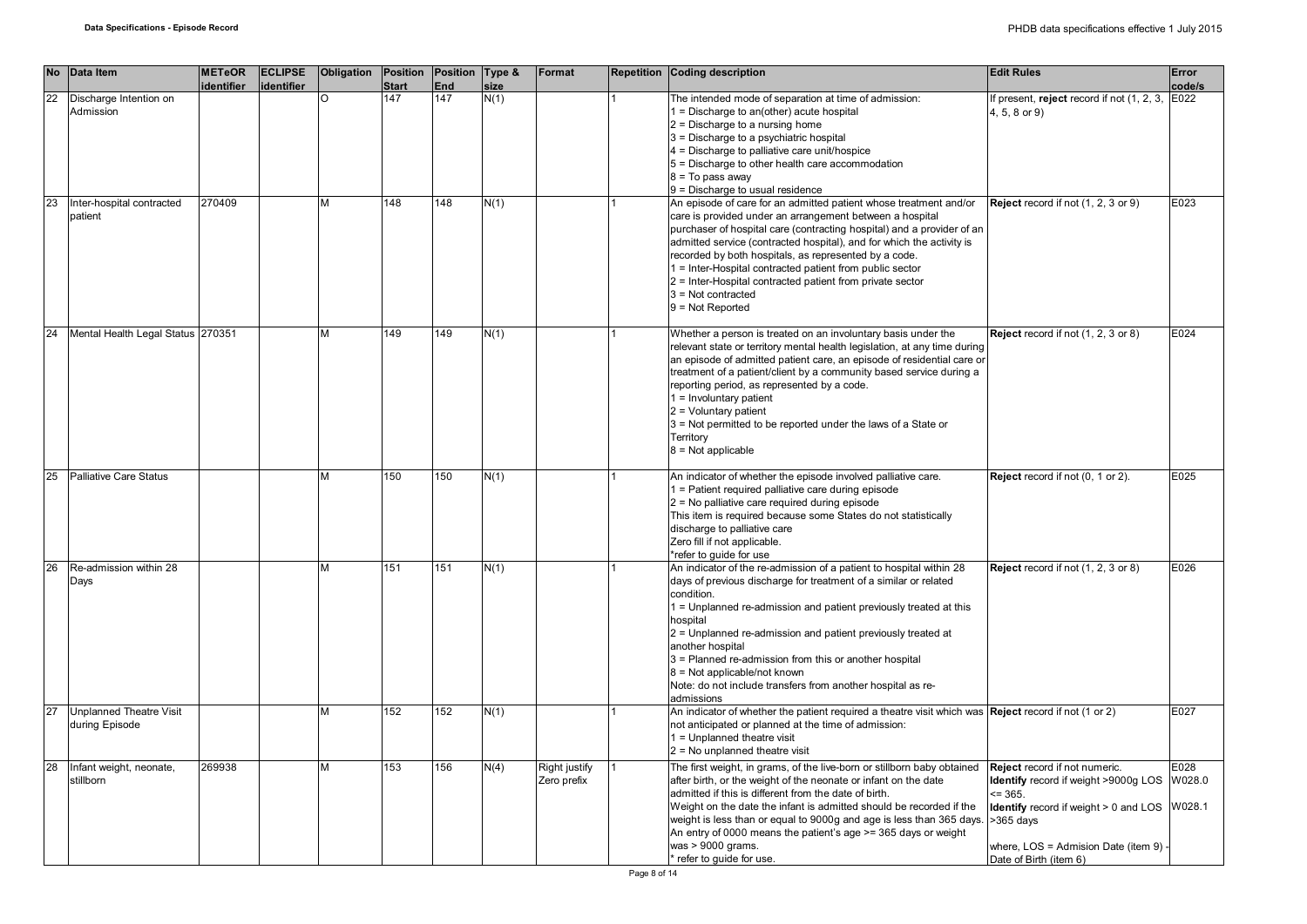| <b>No</b> | Data Item                                              | <b>METeOR</b><br>identifier | <b>ECLIPSE</b><br>identifier | Obligation | Position<br><b>Start</b> | Position Type &<br>End | size | Format                                                                                                  | <b>Repetition Coding description</b>                                                                                                                                                                                                                                                                                                                                                                                                                                                                                                                                                                                                                                                                                                                                                                               | <b>Edit Rules</b>                                                                                                                                                                                                         | Error<br>code/s |
|-----------|--------------------------------------------------------|-----------------------------|------------------------------|------------|--------------------------|------------------------|------|---------------------------------------------------------------------------------------------------------|--------------------------------------------------------------------------------------------------------------------------------------------------------------------------------------------------------------------------------------------------------------------------------------------------------------------------------------------------------------------------------------------------------------------------------------------------------------------------------------------------------------------------------------------------------------------------------------------------------------------------------------------------------------------------------------------------------------------------------------------------------------------------------------------------------------------|---------------------------------------------------------------------------------------------------------------------------------------------------------------------------------------------------------------------------|-----------------|
| 29        | <b>Hours of Mechanical</b><br>Ventilation              |                             |                              |            | 157                      | 160                    | N(4) | Right justify<br>Zero prefix                                                                            | The total number of hours (rounded) for which the patient received<br>mechanical ventilation in ICU. NICU, PICU or combined ICU/CCU<br>during the episode.<br>Zero fill if not applicable.                                                                                                                                                                                                                                                                                                                                                                                                                                                                                                                                                                                                                         | <b>Reject</b> record if not numeric                                                                                                                                                                                       | E029            |
| 30        | Mode of Separation                                     | 270094                      |                              |            | 161                      | 162                    | N(2) | Left justify and 1<br>follow with<br>space<br>(may also<br>submit in old<br>format with<br>zero prefix) | Status at separation of person (discharge/transfer/death) and place<br>to which person is released, as represented by a code.<br>1 = discharge/transfer to an(other) acute hospital<br>2 = discharge/transfer to a residential aged care service, unless this<br>is the usual place of residence<br>3 = discharge/transfer to an(other) psychiatric hospital<br>4 = discharge/transfer to other health care accommodation (includes<br>mothercraft hospitals)<br>$5$ = statistical discharge— type change<br>6 = left against medical advice/discharge at own risk<br>$7$ = statistical discharge from leave<br>$8 =$ died<br>$9$ = other (includes discharge to usual residence, own<br>accommodation or welfare institution (includes prisons, hostels and<br>group homes providing primarily welfare services)) | Reject record if not (01, 02, 03, 04,<br>05, 06, 07, 08, 09 or 1, 2, 3, 4, 5, 6,<br>7, 8 or 9).                                                                                                                           | E030            |
| 31        | Separation Time                                        | 270026                      |                              | м          | 163                      | 166                    | N(4) | hhmm (24<br>hour clock)                                                                                 | Time at which an admitted patient completes an episode of care.<br>Blank fill if not applicable.<br>Mandatory - Same-day patients only.                                                                                                                                                                                                                                                                                                                                                                                                                                                                                                                                                                                                                                                                            | Reject record if and same-day status<br>is 1.<br><b>Reject</b> record if not a valid time value E031.2<br>in format HHMM (HH is in the range<br>00-23 and MM is in the range 00-59)                                       | E031            |
| 32        | <b>Total Leave Days</b>                                | 270251                      |                              | м          | 167                      | 170                    | N(4) | Right justify<br>Zero prefix                                                                            | Sum of the length of leave (date returned from leave minus date<br>went on leave) for all periods within the hospital stay.<br>Zero fill if not applicable.                                                                                                                                                                                                                                                                                                                                                                                                                                                                                                                                                                                                                                                        | Reject record if not numeric                                                                                                                                                                                              | E032            |
| 33        | Provider Number of<br>Hospital to which<br>transferred |                             |                              | ٨л         | 171                      | 178                    | A(8) | <b>NNNNNNNA</b><br>(uppercase)                                                                          | The Commonwealth-issued hospital provider number for the hospital Reject record if Mode of Separation<br>to which a patient has been transferred (Provider number required<br>only when PHDB item number 30 is reported as:<br>1 = Discharge/transfer to an(other) acute hospital, or<br>3 = Discharge/transfer to a(nother) psychiatric hospital or<br>4 = Discharge/transfer to another health care accommodation<br>(includes mothercraft hospitals)).<br>Blank fill if no hospital transfer.                                                                                                                                                                                                                                                                                                                   | (item 30) is 1 or 3 and item 33 is not<br>(a valid 8 character Commonwealth<br>provider number or OVERSEAS.<br>Reject record if Mode of Separation<br>(item 30) is 2, 5, 6, 7, 8 or 9 and item E033.1<br>33 is not blank. | E033            |
| 34        | Non-Certified Days of Stay                             |                             |                              | М          | 179                      | 182                    | N(4) | Right justify<br>Zero prefix                                                                            | The number of days spent in the hospital, without certification, that<br>exceeded 35 days.<br>Zero fill if not applicable.                                                                                                                                                                                                                                                                                                                                                                                                                                                                                                                                                                                                                                                                                         | Reject record if not numeric.                                                                                                                                                                                             | E034            |
| 35        | Number of days of hospital- 270305<br>in-the-home care |                             |                              | м          | 183                      | 186                    | N(4) | Right justify<br>Zero prefix                                                                            | The number of hospital-in-the-home days occurring within an<br>episode of care for an admitted patient.<br>Calculate with reference to the date of admission, date of separation, <b>Identify</b> if item not = (HITH Completed W035<br>leave days and any date(s) of change between hospital and hospital-date – HITH Commencement Date)<br>in-the-home accommodation.<br>Zero fill if not applicable.<br>* refer to definitions.                                                                                                                                                                                                                                                                                                                                                                                 | If present, Reject record if not<br>numeric.                                                                                                                                                                              | E035            |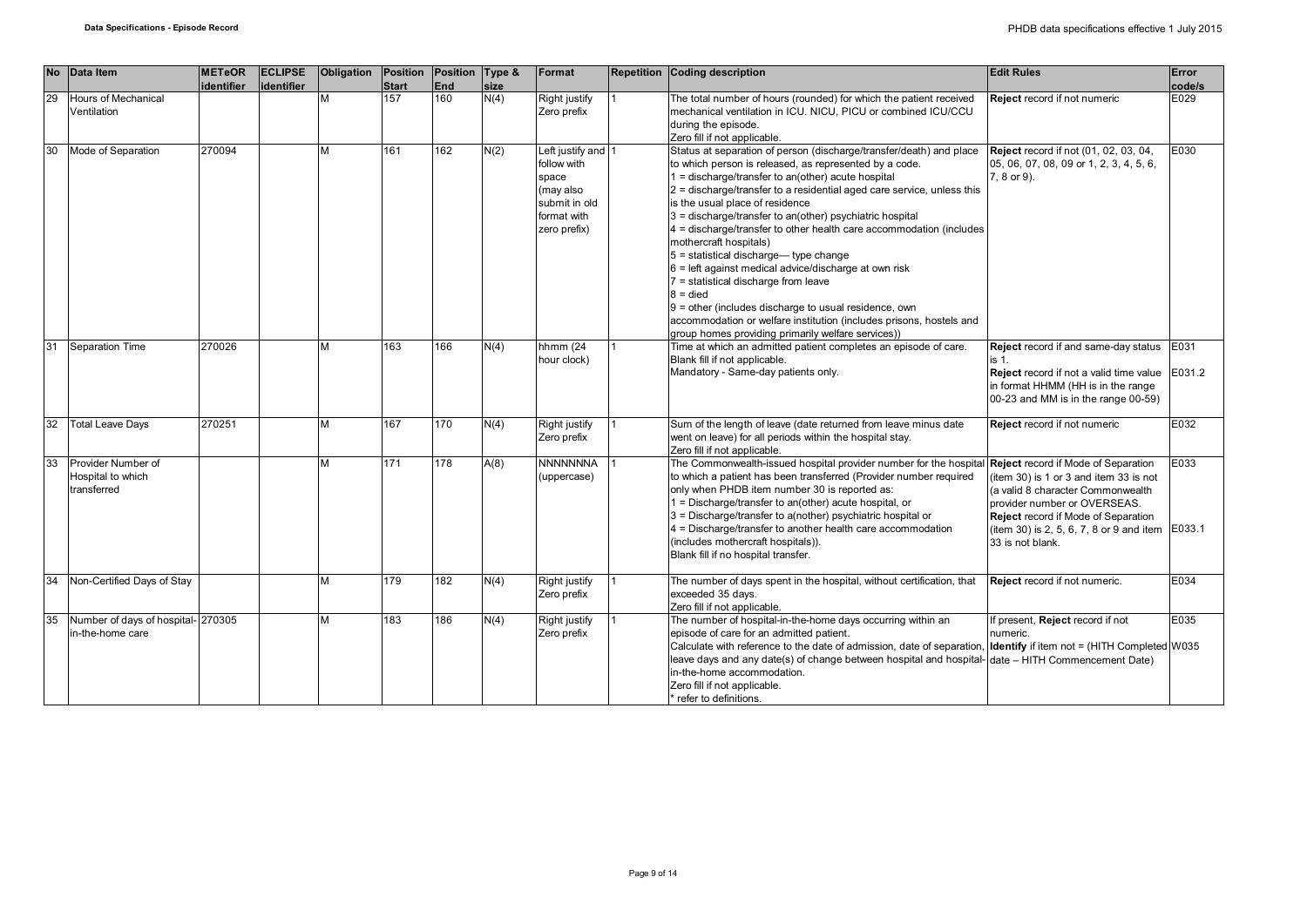| <b>No</b> | Data Item                   | <b>METeOR</b>        | <b>ECLIPSE</b> | Obligation | Position            | Position Type &<br>End | size | Format                                                                          |    | <b>Repetition Coding description</b>                                                                                                                                                                                                                                                                                                                                                                                                                                                                                                                                                                                                                                                                                                                                                                                                                                                                                                              | <b>Edit Rules</b>                                                                                                                                                                                                                                                                                                              | Error                                |
|-----------|-----------------------------|----------------------|----------------|------------|---------------------|------------------------|------|---------------------------------------------------------------------------------|----|---------------------------------------------------------------------------------------------------------------------------------------------------------------------------------------------------------------------------------------------------------------------------------------------------------------------------------------------------------------------------------------------------------------------------------------------------------------------------------------------------------------------------------------------------------------------------------------------------------------------------------------------------------------------------------------------------------------------------------------------------------------------------------------------------------------------------------------------------------------------------------------------------------------------------------------------------|--------------------------------------------------------------------------------------------------------------------------------------------------------------------------------------------------------------------------------------------------------------------------------------------------------------------------------|--------------------------------------|
| 36        | <b>Principal Diagnosis</b>  | identifier<br>391326 | identifier     | М          | <b>Start</b><br>187 | 192                    | A(6) | <b>NANNNN</b><br>Left justify<br>Strip hyphen,<br>dots &<br>morphology<br>codes |    | Each entry should consist of:<br>one (1) digit that represents the Condition Onset Flag code<br>five (5) alphanumeric characters that represent the principal<br>diagnosis code<br>Condition Onset Flag - A qualifier for each coded diagnosis to<br>indicate the onset of the condition relative to the beginning of the<br>episode of care, as represented by a code.<br>1 = condition with onset during the episode of admitted patient care                                                                                                                                                                                                                                                                                                                                                                                                                                                                                                   | Reject record if not a valid ICD-10-AM E036<br>principal diagnosis code<br><b>Identify</b> record if Care Type = (20, 21,<br>22 or 23) and not Z50N (where $N = 0$<br>to $9)$<br><b>Identify</b> record if Care Type = 60 and<br>not Z742 or Z75N or Z75NN. (where N<br>$= 0$ to 9)<br>Identify record if condition onset flag | code/s<br>W036.1<br>W036.2<br>W036.3 |
|           |                             |                      |                |            |                     |                        |      |                                                                                 |    | $2$ = condition not noted as arising during the episode of admitted<br>patient care<br>$9 = not reported$<br>Note:<br>All patients should report a condition onset flag code of 2 for the<br>principal diagnosis, with the exception of newborns. Newborns in<br>their admitted birth episode within the hospital may report a<br>condition onset flag code of 1 or 2 for the principal diagnosis.<br>Newborn episodes can be identified by ICD-10-AM Code Z38.x in<br>the principal or additional diagnosis code field.<br>Principal Diagnosis - The diagnosis established after study to be<br>chiefly responsible for occasioning an episode of admitted patient<br>care, an episode of residential care or an attendance at the health<br>care establishment, as represented by a code.<br>The principal diagnosis should be reported in the most current<br>version of ICD-10-AM and selected according to the National Coding<br>Standards. | $= 1$ and not Z50N (where N = 0 to 9)                                                                                                                                                                                                                                                                                          |                                      |
| 37        | <b>Additional Diagnosis</b> | 391322               |                | М          | 193                 | 486                    | A(6) | <b>NANNNN</b><br>Left justify<br>Strip hyphen,<br>dots &<br>morphology<br>codes | 49 | Each entry should consist of:<br>one (1) digit that represents the Condition Onset Flag code<br>five (5) alphanumeric characters that represent the additional<br>diagnosis code<br>Condition Onset Flag - A qualifier for each coded diagnosis to<br>indicate the onset of the condition relative to the beginning of the<br>episode of care, as represented by a code.<br>1 = condition with onset during the episode of admitted patient care<br>2 = condition not noted as arising during the episode of admitted<br>patient care<br>$9 = not reported$<br>Additional diagnosis - A condition or complaint either coexisting with<br>the principal diagnosis or arising during the episode of admitted<br>patient care, episode of residential care or attendance at a health<br>care establishment, as represented by a code.<br>Blank means no additional diagnosis codes (or not 49 repetitions).                                          | Reject record if not (a valid ICD-10-<br>AM code or blank)<br>Identify record if same as 'Principal<br>Diagnosis Code'                                                                                                                                                                                                         | E037<br>W037                         |
| 38        | Procedure                   | 391349               |                | M          | 487                 | 836                    | A(7) | <b>NNNNNNN</b><br>Left justify<br>Strip hyphen                                  | 50 | A clinical intervention represented by a code that:<br>is surgical in nature, and/or<br>carries a procedural risk, and/or<br>carries an anaesthetic risk, and/or<br>requires specialised training, and/or<br>requires special facilities or equipment only available in an acute<br>care setting.<br>Blank means no ICD-10-AM procedure codes (or not 50 repetitions).                                                                                                                                                                                                                                                                                                                                                                                                                                                                                                                                                                            | Reject record if not (a valid ICD-10-<br>AM code or blank)                                                                                                                                                                                                                                                                     | E038                                 |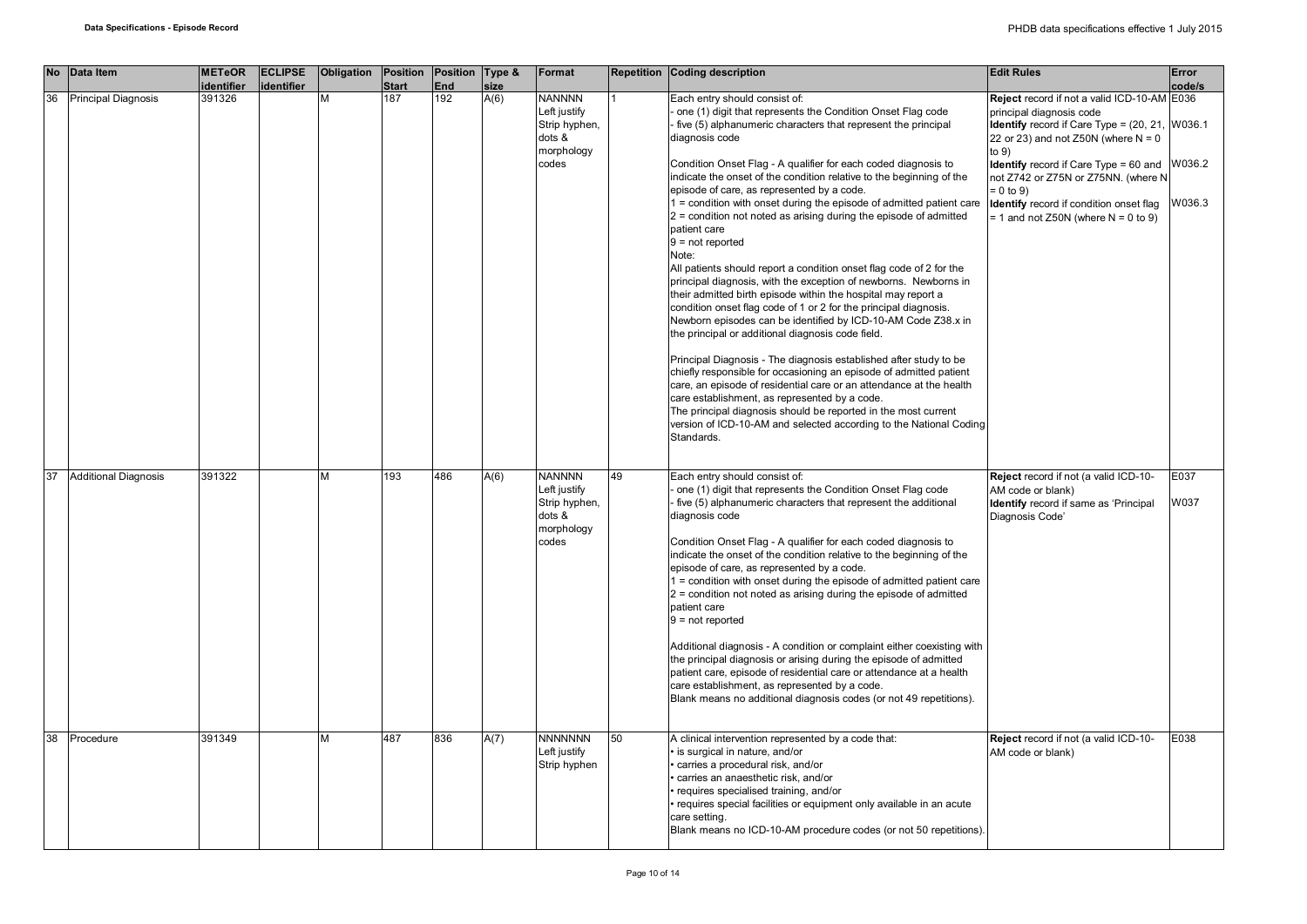| <b>No</b> | Data Item                            | <b>METeOR</b> | <b>ECLIPSE</b> | Obligation | Position     | Position Type & |       | Format                                                                             |   | <b>Repetition Coding description</b>                                                                                                                                                                                                                                                                                                                                                                                                                                            | <b>Edit Rules</b>                                                                                                                                | Error                      |
|-----------|--------------------------------------|---------------|----------------|------------|--------------|-----------------|-------|------------------------------------------------------------------------------------|---|---------------------------------------------------------------------------------------------------------------------------------------------------------------------------------------------------------------------------------------------------------------------------------------------------------------------------------------------------------------------------------------------------------------------------------------------------------------------------------|--------------------------------------------------------------------------------------------------------------------------------------------------|----------------------------|
|           |                                      | identifier    | identifier     |            | <b>Start</b> | <b>End</b>      | size  |                                                                                    |   |                                                                                                                                                                                                                                                                                                                                                                                                                                                                                 |                                                                                                                                                  | code/s                     |
| 39        | Same-day Status                      |               |                | М          | 837          | 837             | N(1)  |                                                                                    |   | An indicator of whether the patient was admitted to the facility for an <b>Reject</b> record if not $(0, 1 \text{ or } 2)$<br>overnight stay.<br>$0$ = patient with a valid arrangement allowing overnight stay for<br>procedure normally performed on a same-day basis.<br>$1 = same-day patient$                                                                                                                                                                              |                                                                                                                                                  | E039                       |
| 40        | Principal MBS Item<br>Number         |               |                | M          | 838          | 851             | A(14) | Left justify                                                                       |   | $2$ = overnight patient (other than type 0 above)<br>A valid Medical Benefits Schedule item according to the relevant<br>MBS Schedule valid for the MBS date (Item 41).<br>Blank means there was no applicable MBS item.                                                                                                                                                                                                                                                        | If present, reject record if not a valid<br>MBS item from the relevant MBS<br>Schedule valid for the service date<br>$($ ltem 41)                | E040                       |
| 41        | <b>Principal MBS Date</b>            |               |                | M          | 852          | 859             | A(8)  | <b>DDMMYYYY</b>                                                                    |   | The date on which;<br>i) the principal MBS (item 40) was carried out<br>or<br>ii) (if item 40 is blank), the first Miscellaneous Service Code (item 53) admission date or after discharge date<br>was carried out.<br>Mandatory where item 40 populated.                                                                                                                                                                                                                        | If present, reject record if not in<br>format DDMMYYYY.<br>Reject record if date is before<br>Reject record if blank and item 40 is<br>populated | E041.0<br>E041.1<br>E041.2 |
| 42        | Minutes of operating<br>theatre time | 270350        |                | M          | 860          | 863             | N(4)  |                                                                                    |   | *refer to guide for use<br>Total time, in minutes, spent by a patient in operating theatres<br>during current episode of hospitalisation.<br>Must be filled with 0000 if no time spent in operating theatre.<br>Should be populated if surgical ADA code provided in Miscellaneous 53 is populated<br>Service Code field (item 53).<br>Blank means there was no applicable MBS Item or ADA code.<br>Mandatory where item 40 or item 53 is populated.<br>*refer to guide for use | If present, reject record if not<br>numeric.<br>Identify if blank and item 40 or item                                                            | E042<br>W042               |
| 43        | Secondary MBS Item<br>numbers        |               |                | M          | 864          | 989             | A(14) | Left justify                                                                       | 9 | Additional MBS item numbers are all MBS items performed in<br>theatre/procedure room/angiography suite, which are not the<br>principal MBS code.<br>Blank means that there was no additional item or code (or not 9<br>repetitions).<br>*refer to guide for use                                                                                                                                                                                                                 | Reject record if not (a valid MBS item E043<br>number from the relevant MBS<br>Schedule(s) current during the<br>episode or blank)               |                            |
| 44        | Accommodation Charge                 |               |                | M          | 990          | 998             | N(9)  | <b>Right justify</b><br>Zero prefix<br>\$\$\$\$\$\$\$cc<br>(omit decimal<br>point) |   | The gross amount charged for accommodation (include ex-gratia<br>and patient portion accommodation charges).<br>Zero fill if no amount charged.<br>*refer to quide for use                                                                                                                                                                                                                                                                                                      | Reject record if not numeric                                                                                                                     | E044                       |
| 45        | Theatre Charge                       |               |                | M          | 999          | 1007            | N(9)  | Right justify<br>Zero prefix<br>\$\$\$\$\$\$\$cc<br>(omit decimal<br>point)        |   | The gross amount charged for a theatre/procedure room/<br>angiography suite (include ex-gratia and patient portion theatre<br>charges).<br>Zero fill if no amount charged.<br>*refer to quide for use                                                                                                                                                                                                                                                                           | Reject record if not numeric                                                                                                                     | E045                       |
| 46        | Labour Ward Charge                   |               |                | M          | 1008         | 1016            | N(9)  | Right justify<br>Zero prefix<br><b>\$\$\$\$\$\$\$cc</b><br>(omit decimal<br>point) |   | The gross amount charged for labour ward (include ex-gratia and<br>patient portion labour ward charges).<br>Zero fill if no amount charged.                                                                                                                                                                                                                                                                                                                                     | <b>Reject</b> record if not numeric                                                                                                              | E046                       |
| 47        | Intensive Care Unit Charge           |               |                | M          | 1017         | 1025            | N(9)  | Right justify<br>Zero prefix<br><b>\$\$\$\$\$\$\$cc</b><br>(omit decimal<br>point) |   | The gross amount charged for ICU (include ex-gratia and patient<br>portion ICU charges).<br>Zero fill if no amount charged.<br>*refer to quide for use                                                                                                                                                                                                                                                                                                                          | Reject record if not numeric                                                                                                                     | E047                       |
| 48        | Prosthesis Charge                    |               |                | M          | 1026         | 1034            | N(9)  | Right justify<br>Zero prefix<br><b>\$\$\$\$\$\$\$cc</b><br>(omit decimal<br>point) |   | The gross maximum amount charged for prosthesis (include ex-<br>gratia prosthesis charges, handling fee and patient portion),<br>Zero fill if no amount charged.                                                                                                                                                                                                                                                                                                                | Reject record if not numeric                                                                                                                     | E048                       |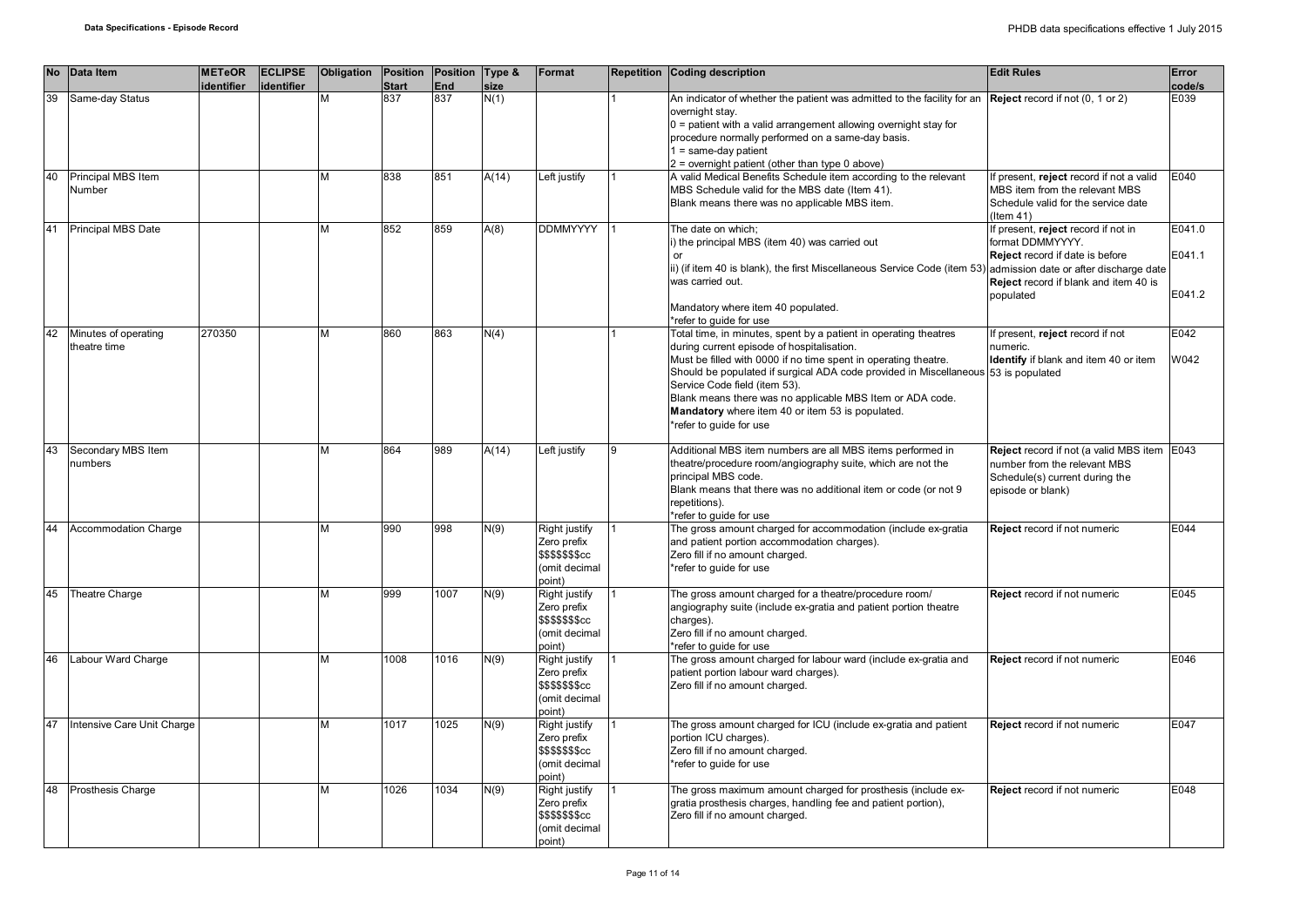|    | No Data Item                             | <b>METeOR</b><br>identifier | <b>ECLIPSE</b><br>identifier | Obligation | Position<br><b>Start</b> | Position Type &<br>End | size  | Format                                                                             |    | Repetition Coding description                                                                                                                                                                                                                                                        | <b>Edit Rules</b>                                                                             | Error<br>code/s  |
|----|------------------------------------------|-----------------------------|------------------------------|------------|--------------------------|------------------------|-------|------------------------------------------------------------------------------------|----|--------------------------------------------------------------------------------------------------------------------------------------------------------------------------------------------------------------------------------------------------------------------------------------|-----------------------------------------------------------------------------------------------|------------------|
| 49 | Pharmacy Charge                          |                             |                              |            | 1035                     | 1043                   | N(9)  | Right justify<br>Zero prefix<br>\$\$\$\$\$\$\$cc<br>(omit decimal<br>point)        |    | The gross charge raised for pharmacy (include ex-gratia and patient Reject record if not numeric<br>portion pharmacy charges, exclude discharge medications).<br>Zero fill if no amount charged.                                                                                     |                                                                                               | E049             |
| 50 | <b>Other Charges</b>                     |                             |                              |            | 1044                     | 1052                   | N(9)  | Right justify<br>Zero prefix<br>\$\$\$\$\$\$\$cc<br>(omit decimal<br>point)        |    | The gross charge raised for any chargeable item which cannot be<br>specifically categorised elsewhere (exclude ex-gratia charges,<br>television, phone calls, extra meals, FED, reversals or journal<br>adjustments).<br>Zero fill if no amount charged.<br>* refer to guide for use | <b>Reject</b> record if not numeric                                                           | E050             |
| 51 | <b>Bundled Charges</b>                   |                             |                              |            | 1053                     | 1061                   | N(9)  | Right justify<br>Zero prefix<br><b>\$\$\$\$\$\$\$cc</b><br>(omit decimal<br>point) |    | The gross bundled charge raised (include ex-gratia and patient<br>portion bundled charges).<br>Zero fill if no amount charged.<br>*refer to quide for use                                                                                                                            | Reject record if not numeric                                                                  | E051             |
| 52 | <b>Medical Record Number</b>             |                             |                              | м          | 1062                     | 1081                   | A(20) | Left justify                                                                       |    | The Medical Record Number (or unit record number) that uniquely<br>identifies the patient, regardless of the number of admissions they<br>have had to the facility.                                                                                                                  | <b>Reject record if blank</b>                                                                 | E052             |
| 53 | Miscellaneous Service<br>Codes           |                             |                              | М          | 1082                     | 1191                   | A(11) | Left justify                                                                       | 10 | Any miscellaneous service codes (i.e. non MBS items or Australian<br>Dental Association codes) used for billing.<br>Up to 10 codes may be entered.<br>Blank means that there were no miscellaneous service codes or not<br>10 repetitions.                                           |                                                                                               |                  |
| 54 | Hospital-in-the-home care<br>Charges     |                             |                              | М          | 1192                     | 1200                   | N(9)  | Right justify<br>Zero prefix<br><b>\$\$\$\$\$\$\$cc</b><br>(omit decimal<br>point) |    | The gross charge raised for hospital-in-the-home care service<br>(include ex-gratia and HITH patient portion charges).<br>Zero fill if no amount charged.                                                                                                                            | Reject record if not numeric                                                                  | E054             |
| 55 | Special Care Nursery<br>Charges          |                             |                              | М          | 1201                     | 1209                   | N(9)  | Right justify<br>Zero prefix<br>\$\$\$\$\$\$\$cc<br>(omit decimal<br>point)        |    | The gross charges raised for SCN (include ex-gratia and patient<br>portion SCN charges, exclude NICU charges).<br>Zero fill if no amount charged.<br>*refer to guide for use                                                                                                         | Reject record if not numeric                                                                  | E055             |
| 56 | Coronary Care Unit<br>Charges            |                             |                              |            | 1210                     | 1218                   | N(9)  | Right justify<br>Zero prefix<br>\$\$\$\$\$\$\$cc<br>(omit decimal<br>point)        |    | The gross charge raised for CCU (include ex-gratia and patient<br>portion CCU charges).<br>Zero fill if no amount charged.<br>*refer to quide for use                                                                                                                                | <b>Reject</b> record if not numeric                                                           | E056             |
| 57 | Special Care Nursery hours               |                             |                              | $\Omega$   | 1219                     | 1222                   | N(4)  | Right justify<br>Zero prefix                                                       |    | The number of hours the patient spent in a SCN.<br>Zero fill if not applicable.<br>*refer to quide for use                                                                                                                                                                           | f present, reject record if not<br>numeric.                                                   | E057             |
| 58 | Coronary Care Unit hours                 |                             |                              | O          | 1223                     | 1226                   | N(4)  | Right justify<br>Zero prefix                                                       |    | The number of hours the patient spent in a CCU.<br>Zero fill if not applicable.<br>*refer to guide for use                                                                                                                                                                           | If present, reject record if not<br>numeric.                                                  | E058             |
| 59 | Special Care Nursery days                |                             |                              | M          | 1227                     | 1229                   | N(3)  | Right justify<br>Zero prefix                                                       |    | The number of days the patient spent in a SCN.<br>Zero fill if not applicable.<br>*refer to guide for use                                                                                                                                                                            | Reject record if not numeric.<br>Reject record if not zero for day<br>facilities              | E059.0<br>E059.1 |
| 60 | Coronary Care Unit days                  |                             |                              | M          | 1230                     | 1232                   | N(3)  | Right justify<br>Zero prefix                                                       |    | The number of days the patient spent in a CCU.<br>Zero fill if not applicable.<br>refer to quide for use                                                                                                                                                                             | Reject record if not numeric.<br>Reject record if not zero for day<br>facilities              | E060.0<br>E060.1 |
| 61 | Number of Qualified Days<br>for Newborns | 270033                      |                              |            | 1233                     | 1237                   | N(5)  | Right justify<br>Zero prefix                                                       |    | The number of qualified newborn days occurring within a newborn<br>episode of care.<br>Zero fill if not applicable.<br>*refer to guide for use                                                                                                                                       | Reject record if not numeric.<br>Identify record if >0000 and (care<br>type not newborn care) | E061<br>W061     |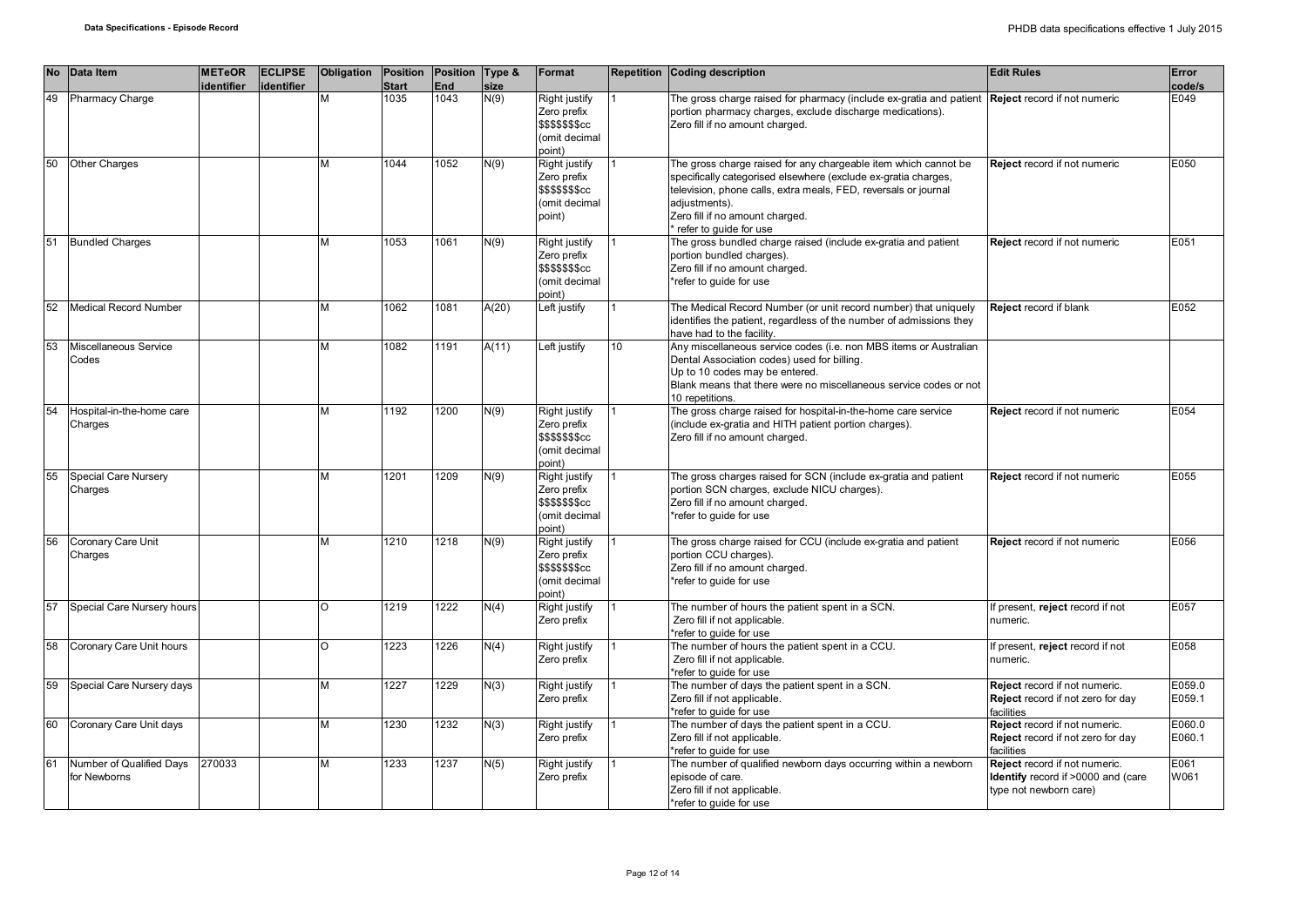|    | No Data Item                | <b>IMETeOR</b> | <b>ECLIPSE</b> | Obligation | Position     | Position Type & |             | Format               | <b>Repetition Coding description</b>                                                                      | <b>Edit Rules</b>                                    | <b>Error</b> |
|----|-----------------------------|----------------|----------------|------------|--------------|-----------------|-------------|----------------------|-----------------------------------------------------------------------------------------------------------|------------------------------------------------------|--------------|
|    |                             | lidentifier    | lidentifier    |            | <b>Start</b> | End             | <b>size</b> |                      |                                                                                                           |                                                      | code/s       |
| 62 | Hospital-in-the-home care   |                |                |            | 1238         | 1245            | A(8)        | <b>DDMMYYYY</b>      | Date on which an admitted patient commences an episode of                                                 | Reject record if item 54 is populated                | E062.0       |
|    | Commencement Date           |                |                |            |              |                 |             |                      | hospital-in-the-home care services.                                                                       | land item is blank or not in format                  |              |
|    |                             |                |                |            |              |                 |             |                      | Conditional item if HITH charge (item 54) > 0                                                             | DDMMYYYY.                                            |              |
|    |                             |                |                |            |              |                 |             |                      | Blank fill if not applicable.                                                                             | Reject record if commencement date E062.1            |              |
|    |                             |                |                |            |              |                 |             |                      |                                                                                                           | > HITH completed date.                               |              |
| 63 | Hospital-in-the-home care   |                |                |            | 1246         | 1253            | A(8)        | <b>DDMMYYYY</b>      | Date on which an admitted patient completes an episode of hospital- Reject record if item 54 is populated |                                                      | E063.0       |
|    | <b>Completed Date</b>       |                |                |            |              |                 |             |                      | lin-the-home care services.                                                                               | and item is blank or not in format                   |              |
|    |                             |                |                |            |              |                 |             |                      | Conditional item if HITH charge (item 54) > 0.                                                            | DDMMYYYY.                                            |              |
|    |                             |                |                |            |              |                 |             |                      | Blank fill if not applicable.                                                                             | Reject record if completed date <                    | E063.1       |
|    |                             |                |                |            |              |                 |             |                      |                                                                                                           | HITH commencement date.                              |              |
| 64 | <b>Palliative Care Days</b> |                |                |            | 1254         | 1257            | N(4)        | <b>Right justify</b> | The number of days a patient received palliative care during an                                           | Reject record if not numeric.                        | E064         |
|    |                             |                |                |            |              |                 |             | Zero prefix          | episode.                                                                                                  | <b>Identify</b> record if 0 and palliative care W064 |              |
|    |                             |                |                |            |              |                 |             |                      | Where the entire episode is Palliative, provide the total length of stay status (item $25$ ) = 1          |                                                      |              |
|    |                             |                |                |            |              |                 |             |                      | in days.                                                                                                  |                                                      |              |
|    |                             |                |                |            |              |                 |             |                      | Zero fill if not applicable.                                                                              |                                                      |              |
|    |                             |                |                |            |              |                 |             |                      | *refer to quide for use                                                                                   |                                                      |              |

**Total record length = 1257**